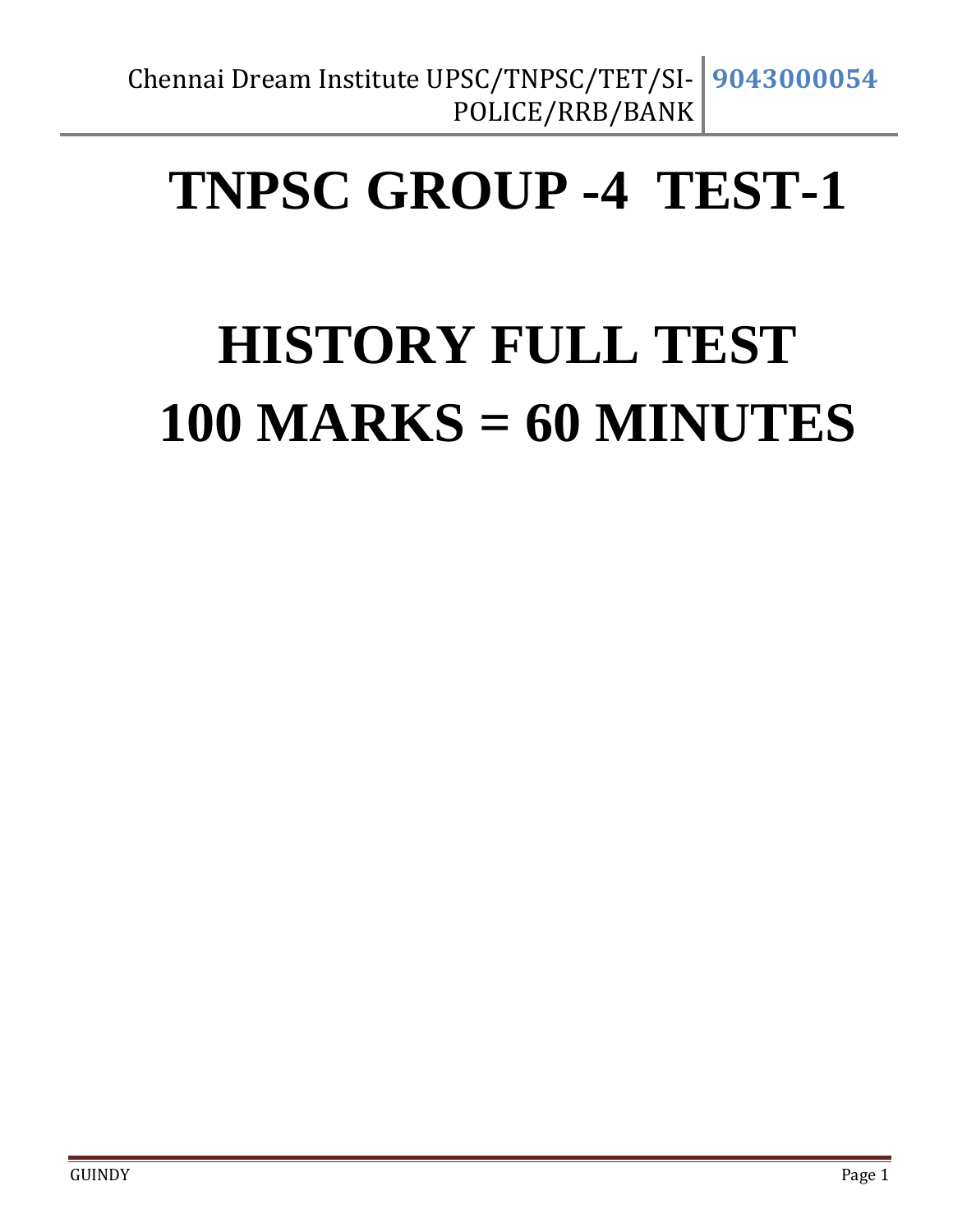|               | 1. Match the following:             |                |              |                                                        |                                               |                                                                          |  |  |  |  |
|---------------|-------------------------------------|----------------|--------------|--------------------------------------------------------|-----------------------------------------------|--------------------------------------------------------------------------|--|--|--|--|
|               | A) Pimbet Ca                        |                |              | - 1) Karnataka                                         |                                               |                                                                          |  |  |  |  |
|               | B) Luni Valley                      |                |              |                                                        | - 2) Madya Pradesh                            |                                                                          |  |  |  |  |
|               | C) Pagalkhat                        |                |              | - 3) Andhra                                            |                                               |                                                                          |  |  |  |  |
|               | D) Karnool Caves                    |                |              | - 4) Rajasthan                                         |                                               |                                                                          |  |  |  |  |
|               | A                                   | B              | $\mathsf{C}$ | D                                                      |                                               |                                                                          |  |  |  |  |
| a)            | $\overline{4}$                      | $\mathbf{2}$   | $\mathbf{1}$ | 3                                                      |                                               |                                                                          |  |  |  |  |
| b)            | 2                                   | $\overline{4}$ | 3            | $\mathbf 1$                                            |                                               |                                                                          |  |  |  |  |
| $\mathbf{c})$ | $\overline{2}$                      | $\overline{4}$ | $\mathbf{1}$ | 3                                                      |                                               |                                                                          |  |  |  |  |
| d)            | $\overline{4}$                      | $\overline{2}$ | 3            | 1                                                      |                                               |                                                                          |  |  |  |  |
|               |                                     |                |              |                                                        |                                               |                                                                          |  |  |  |  |
|               |                                     |                |              |                                                        |                                               |                                                                          |  |  |  |  |
|               | பொருத்துக:                          |                |              |                                                        |                                               |                                                                          |  |  |  |  |
|               | A) பிம்பேத்கா                       |                |              | கா்நாடகா<br>$\overline{\phantom{a}}$<br><sup>1</sup>   |                                               |                                                                          |  |  |  |  |
|               | $B)$ லூனி சமவெளி                    |                |              | - 2) மத்திய பிரதேசம்                                   |                                               |                                                                          |  |  |  |  |
|               | C) பாகல்கோட்                        |                |              | $-3)$                                                  | ஆந்திரா                                       |                                                                          |  |  |  |  |
|               | D) காலூல் குகைகள்                   |                |              | $-4)$                                                  | ராஜஸ்தான்                                     |                                                                          |  |  |  |  |
|               | A                                   | B              | $\mathsf{C}$ | D                                                      |                                               |                                                                          |  |  |  |  |
| a)            | $\overline{4}$                      | $\overline{c}$ | $\mathbf{1}$ | 3                                                      |                                               |                                                                          |  |  |  |  |
| b)            | $\overline{2}$                      | $\overline{4}$ | 3            | $\mathbf 1$                                            |                                               |                                                                          |  |  |  |  |
| $\mathbf{c})$ | $\overline{2}$                      | $\overline{4}$ | $\mathbf{1}$ | 3                                                      |                                               |                                                                          |  |  |  |  |
| d)            | $\overline{4}$                      | $\overline{2}$ | 3            | $\mathbf{1}$                                           |                                               |                                                                          |  |  |  |  |
|               |                                     |                |              |                                                        |                                               |                                                                          |  |  |  |  |
|               | 2. 1) Wooden Articles               |                |              |                                                        |                                               |                                                                          |  |  |  |  |
|               | 2) Natural Calamities               |                |              |                                                        |                                               |                                                                          |  |  |  |  |
|               | 3) Invasion of Aryans               |                |              |                                                        |                                               |                                                                          |  |  |  |  |
|               | 4) Civil war                        |                |              |                                                        |                                               |                                                                          |  |  |  |  |
|               | 5) Change in Course of River Indus. |                |              |                                                        |                                               |                                                                          |  |  |  |  |
|               |                                     |                |              | Among them which one is not a cause to decline of IVC: |                                               |                                                                          |  |  |  |  |
|               |                                     |                |              |                                                        | a) 1, 2, 3, 4, 5 b) 2, 3, 4 only c) 1, 4 only | d) none of the above                                                     |  |  |  |  |
|               |                                     |                |              |                                                        |                                               |                                                                          |  |  |  |  |
|               | 1) மரத்தால் ஆன பொருட்கள்            |                |              |                                                        |                                               |                                                                          |  |  |  |  |
|               | 2) இயற்கைப் பேரிடர்கள்              |                |              |                                                        |                                               |                                                                          |  |  |  |  |
| 3)            | ஆரியா்கள் படையெடுப்பு               |                |              |                                                        |                                               |                                                                          |  |  |  |  |
|               | 4) ஊள்நாட்டுப் போர்                 |                |              |                                                        |                                               |                                                                          |  |  |  |  |
|               | 5) சிந்து நதியின் பாதை மாற்றம்      |                |              |                                                        |                                               |                                                                          |  |  |  |  |
|               |                                     |                |              |                                                        |                                               | இவைகளில் எந்த ஒன்று சிந்து சமவெளி நாகரிகம் வீழ்ச்சியடையக் காரணமாக இல்லை? |  |  |  |  |
|               | a) $1, 2, 3, 4, 5$                  |                |              | b) $2, 3, 4$ wighing $1, 4$ wighing                    |                                               | d) மேற்கண்ட எதுவும் இல்லை                                                |  |  |  |  |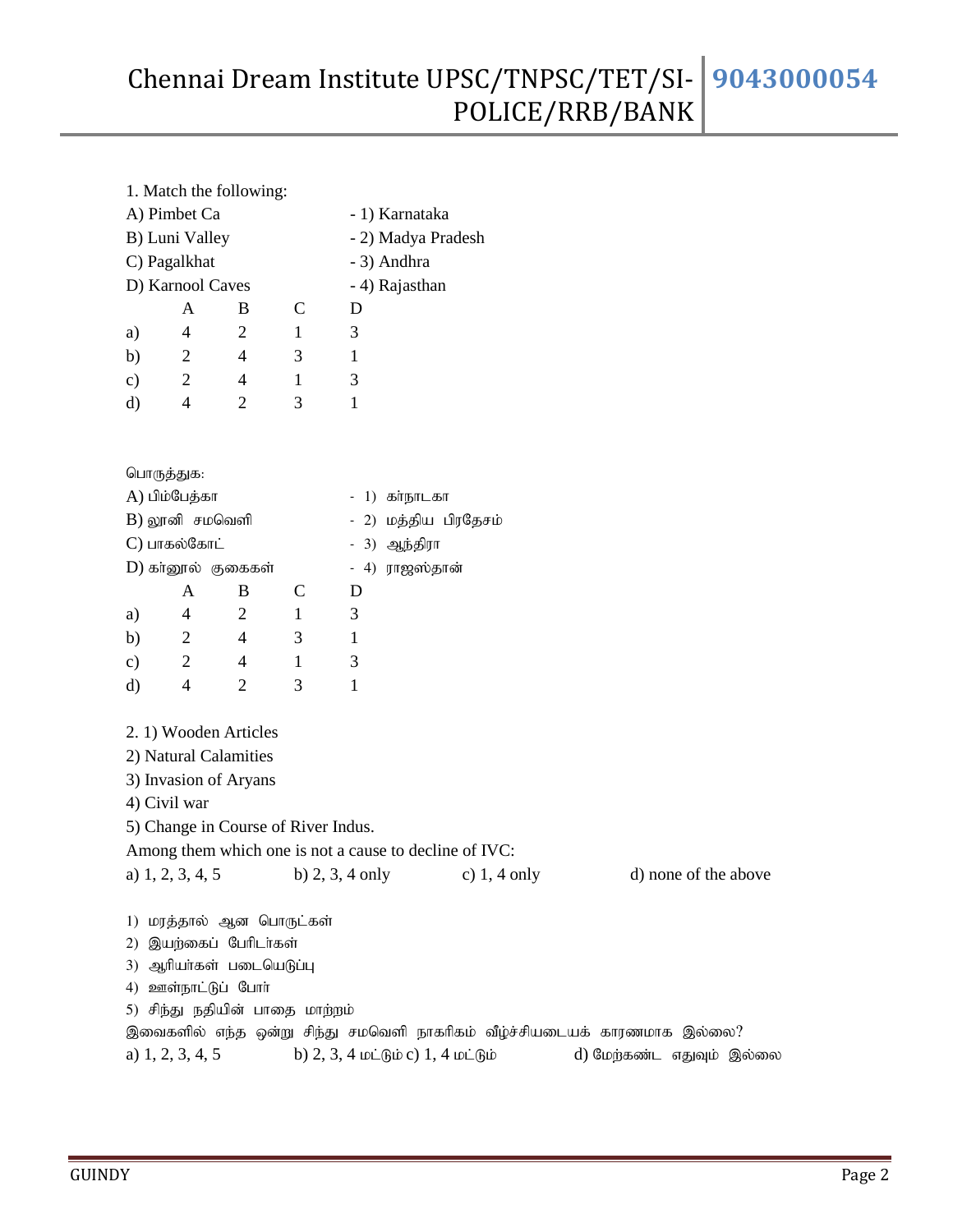| 3. Ravikirti:                                                                                                                                |                                                                              |                                                                                                                     |                 |  |  |  |
|----------------------------------------------------------------------------------------------------------------------------------------------|------------------------------------------------------------------------------|---------------------------------------------------------------------------------------------------------------------|-----------------|--|--|--|
| 1) Court poet of Pulakesin - II                                                                                                              |                                                                              |                                                                                                                     |                 |  |  |  |
| 2) He composed the Aihole Inscription                                                                                                        |                                                                              |                                                                                                                     |                 |  |  |  |
| 3) He belonged to Jainism.                                                                                                                   |                                                                              |                                                                                                                     |                 |  |  |  |
| Which one is correct?                                                                                                                        |                                                                              |                                                                                                                     |                 |  |  |  |
| a) $1$ only                                                                                                                                  | $b)$ 2 only                                                                  | c) $1, 2, 3$                                                                                                        | d) 2, 3         |  |  |  |
| ரவிகீர்த்தி:<br>1) இரண்டாம் புலிகேசியின் அவைப்புலவர்.<br>2) ஜஹோல் கல்வெட்டினை படைத்தார்.<br>3) சமண சமயத்தைச் சாா்ந்தவா்.                     |                                                                              |                                                                                                                     |                 |  |  |  |
| எந்த ஒன்று சரியானது?                                                                                                                         |                                                                              |                                                                                                                     |                 |  |  |  |
| a) $1 \text{ min}$                                                                                                                           | b) $2 \text{ toi}$ $\theta$                                                  | c) $1, 2, 3$                                                                                                        | d) 2, 3         |  |  |  |
| 4. Find out Incorrect Pairs?<br>1) Kalhana                                                                                                   |                                                                              | - Rajatarangini                                                                                                     |                 |  |  |  |
| 2) Somadev                                                                                                                                   |                                                                              | - Gita Govindam                                                                                                     |                 |  |  |  |
| 3) Jaya dev                                                                                                                                  |                                                                              | - Prithviraj Raso                                                                                                   |                 |  |  |  |
| 4) Chand Bardi                                                                                                                               | - Kath Sarita Sagar                                                          |                                                                                                                     |                 |  |  |  |
| 5) Bhaskara Charya                                                                                                                           |                                                                              | - Siddhanta Shiromani                                                                                               |                 |  |  |  |
| a) 1 and $5$                                                                                                                                 | b) $1, 2, 5$                                                                 | c) $2, 3, 4$                                                                                                        | d) $2, 3, 4, 5$ |  |  |  |
| தவறான இணைகளைக் கண்டுபிடி:<br>1) கல்காணர்<br>2) சோம தேவர்<br>3) ஜெய தேவா்<br>4) சந்த் பரிதை<br>5) பாஸ்கராச்சாரிய<br>a) $1 \nleftrightarrow 5$ | - கீத கோவிந்தம்<br>- பிருத்திவிராஜ் ரசோ<br>- கதா சரித சாகரம்<br>b) $1, 2, 5$ | - ராஜதரங்கிணி<br>- சித்தாந்த சிரோன்மணி<br>c) $2, 3, 4$                                                              | d) $2, 3, 4, 5$ |  |  |  |
| 5. The Virupaksha temple is built on the model of.<br>a) Madurai Meenakshi Temple<br>c) Tanjur Pratheeshwar Temple                           |                                                                              | b) Kanchi Kailasanatha Temple<br>d) Mamallapuram Temple                                                             |                 |  |  |  |
| a) மதுரை மீனாட்சியம்மன் கோயில்<br>c) தஞ்சை பிரகதீஸ்வரா் கோயில்                                                                               |                                                                              | "விருபாக்ஷா் கோயில்" எந்த கோயிலின் மாதிரியில் கட்டப்பட்டது:<br>b) காஞ்சி கைலாசநாதா் கோயில்<br>d) மாமல்லபுரம் கோயில் |                 |  |  |  |
| 6. Who took up the title "Maduraikondan"?                                                                                                    |                                                                              |                                                                                                                     |                 |  |  |  |
| a) Aditya - I                                                                                                                                |                                                                              | b) Vijayalaya                                                                                                       |                 |  |  |  |
| c) Parantaka - I<br>d) RajaRaja - I                                                                                                          |                                                                              |                                                                                                                     |                 |  |  |  |
|                                                                                                                                              |                                                                              |                                                                                                                     |                 |  |  |  |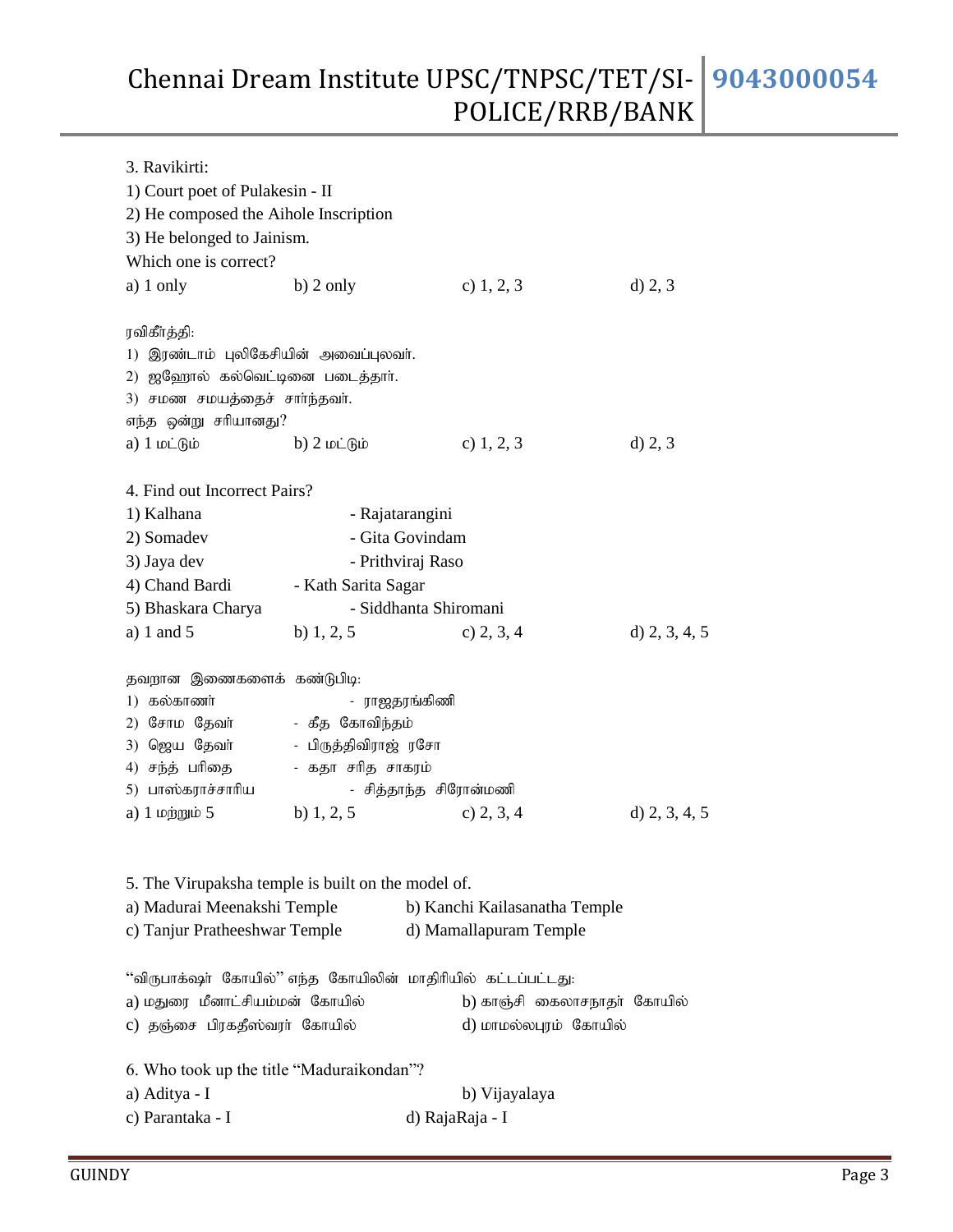| "மதுரைக் கொண்டான்" என்ற பட்டத்தைப் பெற்றவன் யார்?       |                 |                                                                                     |                 |
|---------------------------------------------------------|-----------------|-------------------------------------------------------------------------------------|-----------------|
| a) முதலாம் ஆதித்யன்                                     |                 | b) விஜயாலயன்                                                                        |                 |
| c) முதலாம் பராந்தகன்                                    |                 | d) முதலாம் ராஜராஜன்                                                                 |                 |
| 7. Muhmard of Ghazni:                                   |                 |                                                                                     |                 |
| 1) He Captured Throne of Ghazni in 998 AD.              |                 |                                                                                     |                 |
| 2) His First Invation on India in 1000 AD.              |                 |                                                                                     |                 |
| 3) He attacked somnath Temple in 1025 AD.               |                 |                                                                                     |                 |
| 4) "The History of India" mentioned about               |                 |                                                                                     |                 |
| His Invations on India.                                 |                 |                                                                                     |                 |
| Which statements are correct?                           |                 |                                                                                     |                 |
| a) $1, 2, 3$                                            | b) $2, 3, 4$    | c) $1, 3, 4$                                                                        | d) $1, 2, 3, 4$ |
| முகமது கஜினி:                                           |                 |                                                                                     |                 |
| 1) கஜினியின் அரியணையை கி.பி 998 ல் கைப்பற்றினார்.       |                 |                                                                                     |                 |
| 2) இவரின் முதல் படையெடுப்பு கி.பி 1000 ல் நடந்தது.      |                 |                                                                                     |                 |
| 3) சோமநாதா் ஆலயத்தை கி.பி 1025 ல் தாக்கினாா்.           |                 |                                                                                     |                 |
|                                                         |                 | 4) "இந்தியாவின் வரலாறு" என்ற புத்தகம் இவரது படையெடுப்புகளைப் பற்றி குறிப்பிடுகிறது. |                 |
| எந்த வாக்கியங்கள் சரியானவை?                             |                 |                                                                                     |                 |
| a) $1, 2, 3$                                            | b) $2, 3, 4$    | c) $1, 3, 4$                                                                        | d) $1, 2, 3, 4$ |
| 8. 1) Nanda dynasty                                     |                 | 2) Mauryan dynasty                                                                  |                 |
| 3) Haryanka dynasty                                     |                 | 4) Sisunaga dynasty                                                                 |                 |
| Arrange them in Chronological order:                    |                 |                                                                                     |                 |
| a) $1, 2, 3, 4$                                         | b) $3, 4, 1, 2$ | c) $3, 4, 2, 1$                                                                     | d) $3, 1, 4, 2$ |
| 1) நந்த வம்சம்                                          | 2) மௌரிய வம்சம் |                                                                                     |                 |
| 3) அரியங்க வம்சம்                                       |                 | 4) சிசுநாக வம்சம்                                                                   |                 |
|                                                         |                 | மகதப் பேரரசை ஆட்சி செய்த வம்சத்தினை காலத்தின் அடிப்படையில் வரிசைப்படுத்து:          |                 |
| a) $1, 2, 3, 4$                                         | b) $3, 4, 1, 2$ | c) $3, 4, 2, 1$                                                                     | d) $3, 1, 4, 2$ |
| 9. 1) Yuktas, Pradeshiks are officers in Nanda dynasty. |                 |                                                                                     |                 |
| 2) Mahamatras are Governors in Maurya dynasty.          |                 |                                                                                     |                 |
|                                                         |                 | 3) Ashoka Rock Edict Mentioned that Pataliputra was administrated by 30 members     |                 |
| committee.                                              |                 |                                                                                     |                 |
|                                                         |                 |                                                                                     |                 |
|                                                         |                 |                                                                                     |                 |
| Which Statement are correct?<br>a) $2 \text{ only}$     | b) 2, 3         | c) $1, 2$                                                                           | d) $1, 2, 3$    |

2) மகாமாத்திரா்கள் என்போா் மௌாியா் கால மாநில ஆளுநா்கள்.

3) பாடலிபுத்திரத்தை 30 போ் கொண்ட நகர மன்றம் நிா்வகித்ததாக அசோகரின்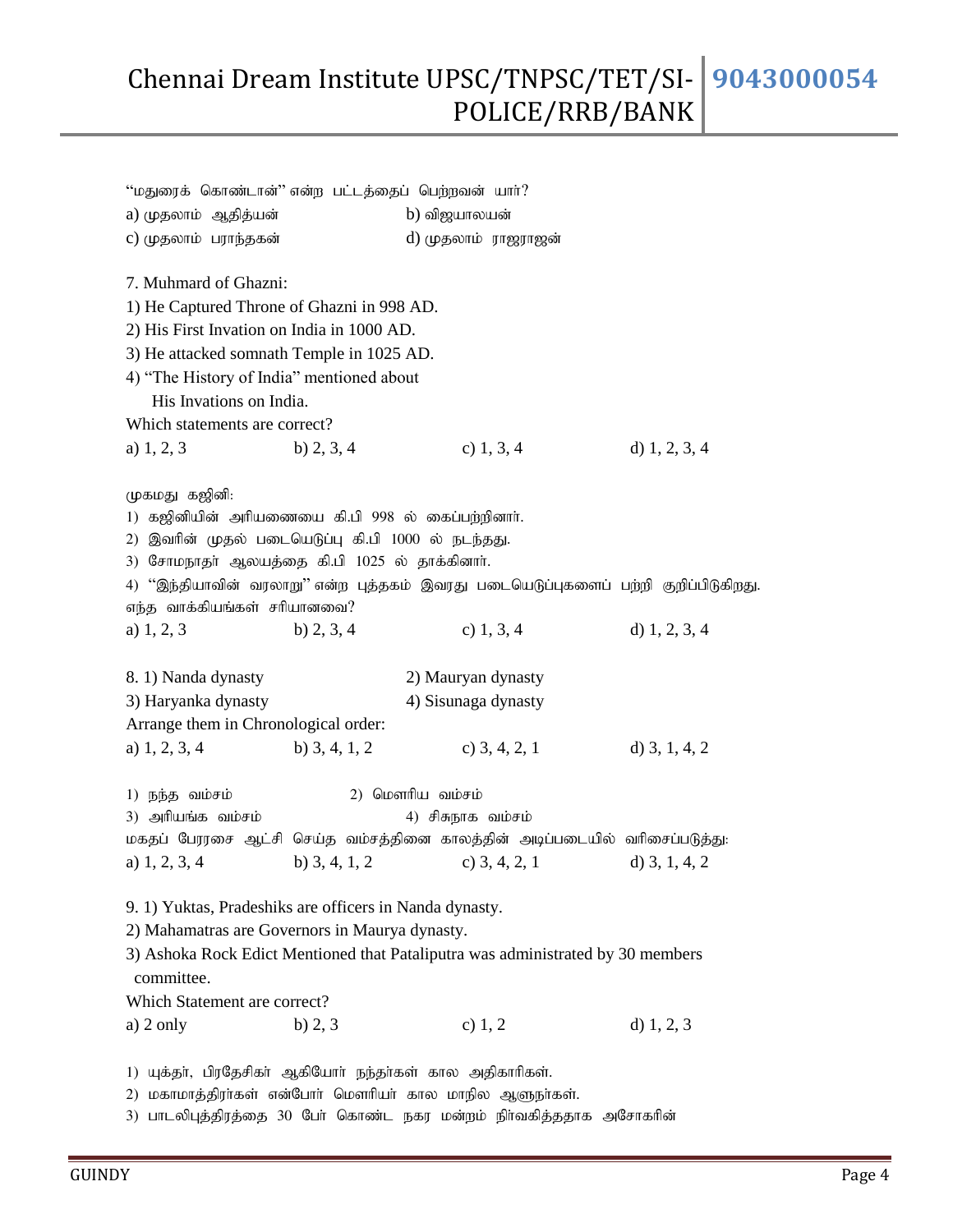| கல்வெட்டு கூறுகின்றது.                                                                                                                                                      |                                                                                                                                                         |                                                                                               |                                                                                                                      |
|-----------------------------------------------------------------------------------------------------------------------------------------------------------------------------|---------------------------------------------------------------------------------------------------------------------------------------------------------|-----------------------------------------------------------------------------------------------|----------------------------------------------------------------------------------------------------------------------|
| சரியான கூற்றுகள் எவை?                                                                                                                                                       |                                                                                                                                                         |                                                                                               |                                                                                                                      |
| a) $2 \text{ln}$ $\hat{B}$                                                                                                                                                  | b) $2, 3$                                                                                                                                               | c) $1, 2$                                                                                     | d) $1, 2, 3$                                                                                                         |
| 10. 1) Sisunaga defeat Haryanka dynasty<br>2) Chandragupta defeat Nanda dynasty<br>3) Kadphises -I defeat Maurya dynasty<br>Which statements are correct?                   |                                                                                                                                                         |                                                                                               |                                                                                                                      |
| a) $1, 2, 3$                                                                                                                                                                | b) $2, 3$                                                                                                                                               | c) $1$ only                                                                                   | $d)$ 2 only                                                                                                          |
| சரியான கூற்றுகள் எவை?                                                                                                                                                       | 1) அரியங்க வம்சத்தை வீழ்த்தியவா் சிசுநாகா்<br>2) நந்தா்கள் வம்சத்தை வீழ்த்தியவா் சந்திரகுப்தா்<br>3) மௌரியா்கள் வம்சத்தை வீழ்த்தியவா் முதலாம் காட்பிஸஸ் |                                                                                               |                                                                                                                      |
| a) $1, 2, 3$                                                                                                                                                                | b) $2, 3$                                                                                                                                               | c) $1 \text{ to}$ $60$                                                                        | $d)$ 2 ιοι βιο                                                                                                       |
| A) 1813                                                                                                                                                                     | B) 1833                                                                                                                                                 | $C)$ 1853                                                                                     | 11. The System of open competitions through examination for entering the civil service was introducing in<br>D) 1858 |
| A) 1813                                                                                                                                                                     | B) 1833                                                                                                                                                 | இந்திய நிா்வாக துறையில் பணியில் சேர பொதுத்தோ்வு மூலம் அறிமுகம் செய்யப்பட்ட ஆண்டு<br>$C)$ 1853 | D) $1858\omega$                                                                                                      |
| A) William Bentinck                                                                                                                                                         | B) Dalhousie                                                                                                                                            | 12. Who among the following started the public works department in India<br>C) Wellesley      | D) Cornwallis                                                                                                        |
| தோற்றுவத்தவர்?<br>A) வில்லியம் பெண்டிங் B) டல்ஹெளசி                                                                                                                         |                                                                                                                                                         | கீழ்க்கண்டவா்களுள் யாா் இந்தியாவில் முதன் முதலாக பொதுப்பணித்துறை இலாகாவை<br>C) வெல்லெஸ்லி     | D) காரன்வாலிஸ்                                                                                                       |
| 13. The Mughal ruler Bahadur Shah II was exiled by British & sent to<br>A) Mandalay (Rangoon)                                                                               | B) Andaman                                                                                                                                              | $C$ ) Pune                                                                                    | D) Hyderabad                                                                                                         |
| A) மண்டேலா(ரங்கூன்) B) அந்தமான்                                                                                                                                             |                                                                                                                                                         | மொகலாய அரசா் இரண்டாம் பகதூா்ஷாவை பிரிட்டிஷாா் நாடு கடத்தி<br>$C)$ цолп                        | க்கு அனுப்பினர்<br>D) ஹைதரபாத்                                                                                       |
| 14. Arrange the following in Chronological order<br>1) III Carnatic War 2) I Burmese War<br>A) $1, 4, 3, 2$<br>கால வரிசையில் அமைக்க<br>1) III கர்நாடக போர் 2) I பர்மிய போர் | B) $1, 3, 2, 4$                                                                                                                                         | 3) I Mysore War<br>$C$ ) 2, 4, 1, 3<br>3) I முதல் மைசூா் போா் 4) ஆப்கான் போா்                 | 4) II Afghan War<br>D) $3, 1, 2, 4$                                                                                  |
| A) $1, 4, 3, 2$                                                                                                                                                             | B) 1, 3, 2, 4                                                                                                                                           | $C$ ) 2, 4, 1, 3                                                                              | D) $3, 1, 2, 4$                                                                                                      |
| 15. Who headed the Sikhs in the Second Anglo Sikh War II<br>A) Pratap Singh                                                                                                 | B) Mulraj                                                                                                                                               | C) Amar Singh                                                                                 | D) Rashaya                                                                                                           |
| A) பிரதாப் சிங்                                                                                                                                                             | $B)$ ( $\mu$ ல்ராஜ்                                                                                                                                     | இரண்டாம் ஆங்கிலேய சீக்கிய போரில் சீக்கியரின் சார்பாக தலைமை தாங்கியவர்<br>$C)$ அமாசிங்         | $D)$ ராஷயா                                                                                                           |
| 16. In which year was the law of remarriage of widows passed?<br>A) 1854                                                                                                    | B) 1856<br>விதவைகள் மறுமணச் சட்டம் கொண்டுவரப்பட்ட ஆண்டு?                                                                                                | $C)$ 1858                                                                                     | D) 1860                                                                                                              |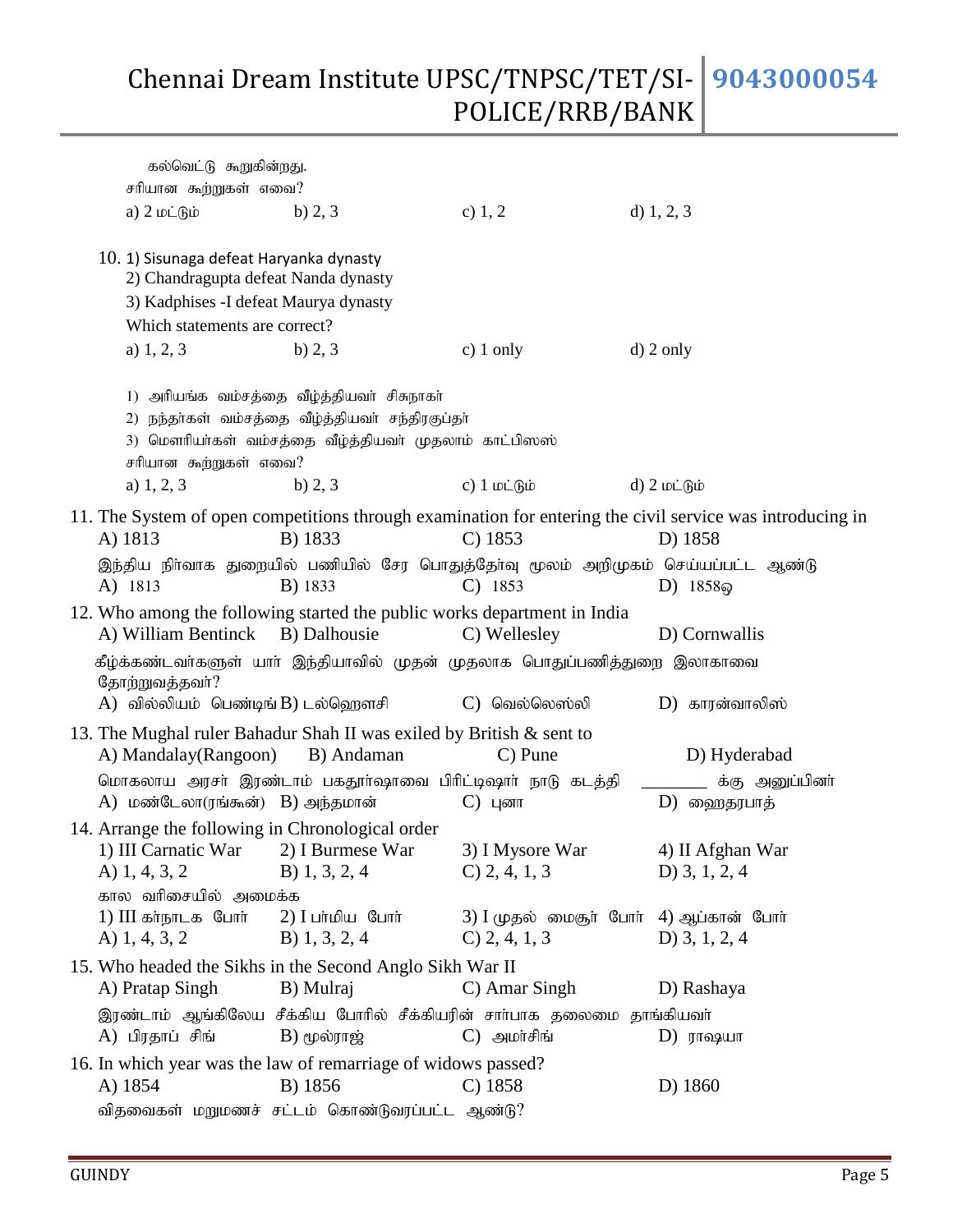| A) 1854                                                            | B) 1856                                                                            | $C)$ 1858                                                                                                                                                                           | D) 1860          |
|--------------------------------------------------------------------|------------------------------------------------------------------------------------|-------------------------------------------------------------------------------------------------------------------------------------------------------------------------------------|------------------|
| A) William Pitt                                                    | B) Henry Vansittart                                                                | 17. Who was the first chief Justice of the Supreme Court at Calcutta by the Act of 1773<br>C) Elijah Impey                                                                          | D) Job Chamok    |
| நீதிபதியாக அமா்ந்தவா்.<br>A) வில்லியம் பிட்                        | B) ஹென்றி வானில்டார்ட் C) எலிஜா இம்பே                                              | 1773 ஆண்டு சட்டப்படி கல்கத்தாவில் அமைக்கப்பட்ட உச்ச நீதிமன்றத்தின் முதல் தலைமை                                                                                                      | $D)$ ஜோப் சாமுக் |
|                                                                    |                                                                                    |                                                                                                                                                                                     |                  |
| A) Hastings                                                        | 18. Who established the Elphinstone college in Bombay.<br>B) Dalhousie             | C) Bentinck                                                                                                                                                                         | D) Cornwallis    |
| $A)$ வேறஸ்டிங்ஸ்                                                   | பம்பாயில், ''எல்பின்ஸ்டன்'' கல்லுரியை நிறுவியர்?<br>B) டல்ஹௌசி                     | $C)$ பெண்டிங்                                                                                                                                                                       | D) காரன்வாலிஸ்   |
| A) Cornwallis                                                      | 19. In 1793, The permanent land revenue settlement was announced by<br>B) Marquese | C) Wellesely                                                                                                                                                                        | D) Bentinck      |
| A) காரன்வாலிஸ்                                                     | 1793-ல் நிரந்தர நிலவரி முறையை செயல்படுத்தியவர்<br>B) மார்குவிஸ்                    | C) வெல்லெஸ்லி                                                                                                                                                                       | $D)$ பெண்டிங்    |
| A) 1820                                                            | 20. What was the year of Yandaboo treaty in the Burmean war?<br>B) 1822            | $C)$ 1828                                                                                                                                                                           | D) 1826          |
| A) 1820                                                            | பாமியப் போரில் ''யாண்டபூ'' உடன்படிக்கை நடைபெற்ற ஆண்டு?<br>B) 1822                  | $C)$ 1828                                                                                                                                                                           | D) 1826          |
|                                                                    |                                                                                    | 21. The area where female children were killed during the rule of William Bentinck was                                                                                              |                  |
| i) Orissa<br>A) $i \&$ iii                                         | ii) Kathiwar<br>$B)$ ii $&$ iii                                                    | iii) Rajasthan<br>$C)$ I & ii                                                                                                                                                       | D) all the above |
|                                                                    |                                                                                    | வில்லியம் பெண்டிங் பிரபு காலத்தில் பெண்சிசு கொலை காணப்பட்ட பகுதி?                                                                                                                   |                  |
| i) ஒரிசா<br>A) $i \& \text{iii}$                                   | ii) கத்தியவார்<br>$B)$ ii $\&$ iii                                                 | iii) இராஜஸ்தான்<br>$C)$ I & ii                                                                                                                                                      | D) அனைத்தும்     |
|                                                                    |                                                                                    | 22. When and by which Governor General was the Carnatic State annexed with British Government?<br>A) 1792 – Cornwallis B) 1797 – Sir John Shore C) 1801 – Wellesley D) 1808 – Minto |                  |
|                                                                    |                                                                                    | எப்போது எந்த கவா்னா் ஜெனரல் மூலமாக கா்நாடக அரசு ஆங்கிலேயா் பகுதிகளுடன்                                                                                                              |                  |
| இணைக்கப்பட்டது?<br>A) 1792 – காரன்வாலிஸ்<br>$C)$ 1801 – வெல்லெஸ்லி |                                                                                    | $B)$ 1797 – சர் ஜான் ஷோர்<br>D) 1808 – மிண்டோ                                                                                                                                       |                  |
| 23. Who was the head of the Pindaris?                              |                                                                                    |                                                                                                                                                                                     |                  |
| i) Amir Khan                                                       | ii) Wasil Mohammad                                                                 | iii) Karim Khan                                                                                                                                                                     |                  |
| $A)$ i only                                                        | $B)$ ii $\&$ iii                                                                   | $C$ ) i, ii, iii                                                                                                                                                                    | $D)$ iii         |
| "பிண்டாரிகளின்" தலைவர் யார்?                                       |                                                                                    |                                                                                                                                                                                     |                  |
| i) அமிர்கான்<br>$A)$ $i$ $\omega$ $\dot{\theta}$ $\dot{\omega}$    | ii) வாசில் முகமது<br>$B)$ ii $&$ iii                                               | iii) கரிம்கான்<br>$C$ ) i, ii, iii                                                                                                                                                  | $D)$ iii         |
| 24. In which year treaty of Saguli was signed?                     |                                                                                    |                                                                                                                                                                                     |                  |
| A) 1814                                                            | B) 1815                                                                            | $C)$ 1816                                                                                                                                                                           | D) 1817          |
| சிகௌலி உடன்படிக்கை நடைபெற்ற ஆண்டு                                  |                                                                                    |                                                                                                                                                                                     |                  |

GUINDY Page 6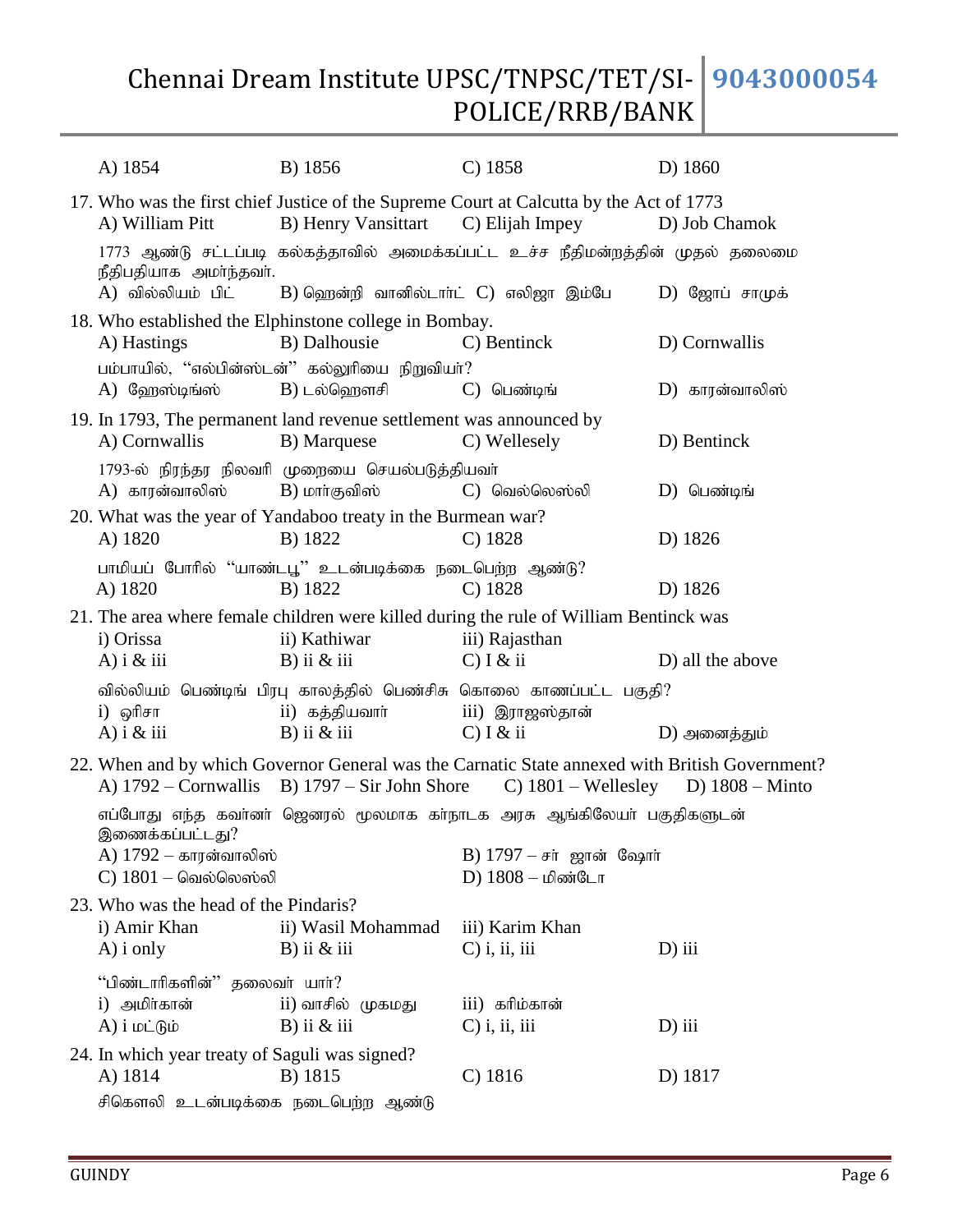| A) 1814                                                                           | B) 1815                                                                         | $C)$ 1816                                                                                                                                                   | D) 1817                                                                            |
|-----------------------------------------------------------------------------------|---------------------------------------------------------------------------------|-------------------------------------------------------------------------------------------------------------------------------------------------------------|------------------------------------------------------------------------------------|
| 25. When was Tippu Sultan killed?<br>A) May 7, 1799                               | B) May 4, 1799                                                                  | C) May 7, 1789                                                                                                                                              | D) June 4, 1799                                                                    |
| திப்பு சுல்தான் கொல்லப்பட்ட ஆண்டு? மே<br>A) G <sub>10</sub> 7, 1799               | B) G <sub>ID</sub> 4, 1799                                                      | $C$ ) G <sub>ID</sub> 7, 1789                                                                                                                               | D) G <sub>ID</sub> 4, 1799                                                         |
| A) 1801                                                                           | 26. When was the second Anglo-Maratha war held?<br>B) 1802                      | $C)$ 1803                                                                                                                                                   | D) 1804                                                                            |
| A) 1801                                                                           | இரண்டாம் ஆங்கிலோ-மராத்திய போர் நடைபெற்ற ஆண்டு?<br>B) 1802                       | $C)$ 1803                                                                                                                                                   | D) 1804                                                                            |
| A) Secretary of State for India<br>C) President of the Board of Control           |                                                                                 | 27. Sir Charles wood, who drafted the Educational Dispatch of 1854, was the then:<br>B) President of the Court of Directors<br>D) Prime minister of England |                                                                                    |
| பதவி?                                                                             |                                                                                 |                                                                                                                                                             | 1854 ஆண்டு கல்வி கருத்துரைகள் என்பதனை வரைந்த சா் சாாலஸ் உட் என்பவா் அப்போது வகித்த |
| A) இந்தியாவிற்கான அரசு செயலா்<br>C) கட்டுபாட்டு சபையின் தலைவர்                    |                                                                                 | $\mathbf{B}$ ) நிர்வாக குழு தலைவர்<br>D) இங்கிலாந்து பிரதம மந்திரி                                                                                          |                                                                                    |
| A) 1781                                                                           | B) 1791                                                                         | 28. In which year the educational Institution Madarasa was established in Calcutta.<br>$C)$ 1794                                                            | D) 1787                                                                            |
| A) 1781                                                                           | B) 1791                                                                         | எந்த ஆண்டு கல்கத்தாவில் மதரஸா கல்வி நிறுவனம் தொடங்கப்பட்டது?<br>$C)$ 1794                                                                                   | D) 1787                                                                            |
| A) the nawab of oudh B) Baji Rao II                                               | 29. Who among the following refused to accept the Subsidiary alliance?          | C) The Nizam of Hyderabad D) Tipu Sultan                                                                                                                    |                                                                                    |
| A) அயோத்திய நவாப் $B$ ) பாஜிராங் II                                               | கீழ்க்கண்டவர்களில் யார் துணைப்படைதிட்டத்தை ஏற்க மறுத்தவர்?                      | $C$ ) ஹதராபாத் நிஜாம்                                                                                                                                       | D) திப்பு சுல்தான்                                                                 |
| A) 1789                                                                           | 30. In which year was the police commissioner appointed in Calcutta?<br>B) 1791 | $C)$ 1793                                                                                                                                                   | D) 1795                                                                            |
| A) 1789                                                                           |                                                                                 | எந்த ஆண்டு கல்கத்தாவில் காவல்துறை ஆணையா் நியமனம் தொடங்கியது?<br>B) 1791 C) 1793                                                                             | D) 1795                                                                            |
| A) Travancore                                                                     | 31. The first Kingdom to adopt the Subsidiary system was<br>B) Hyderabad        | C) Ayodya                                                                                                                                                   | D) Rohilkant                                                                       |
| துணைப்படை திட்டத்தை ஏற்ற முதல் அரசு<br>A) திருவிதாங்கூர்                          | $B)$ ஹைதராபாத்                                                                  | C) அயோத்தி                                                                                                                                                  | D) ரோஹில்கண்ட்                                                                     |
| 32. Find the one wrongly matched<br>A) Surat Treaty-1775<br>C) Salbay Treaty-1782 |                                                                                 | B) Purandar Treaty-1776<br>D) Paris Treaty-1793                                                                                                             |                                                                                    |
| தவறான இணை எது<br>A) சூரத் உடன்படிக்கை – 1775<br>$C$ ) சால்பை உடன்படிக்கை – 1782   |                                                                                 | $B$ ) புரந்தர் உடன்படிக்கை $-1776$<br>D) பாரீஸ் உடன்படிக்கை $-1793$                                                                                         |                                                                                    |

33. Who is the Tamil Sangam poet who lived during the period of Nandas & the Maurgas?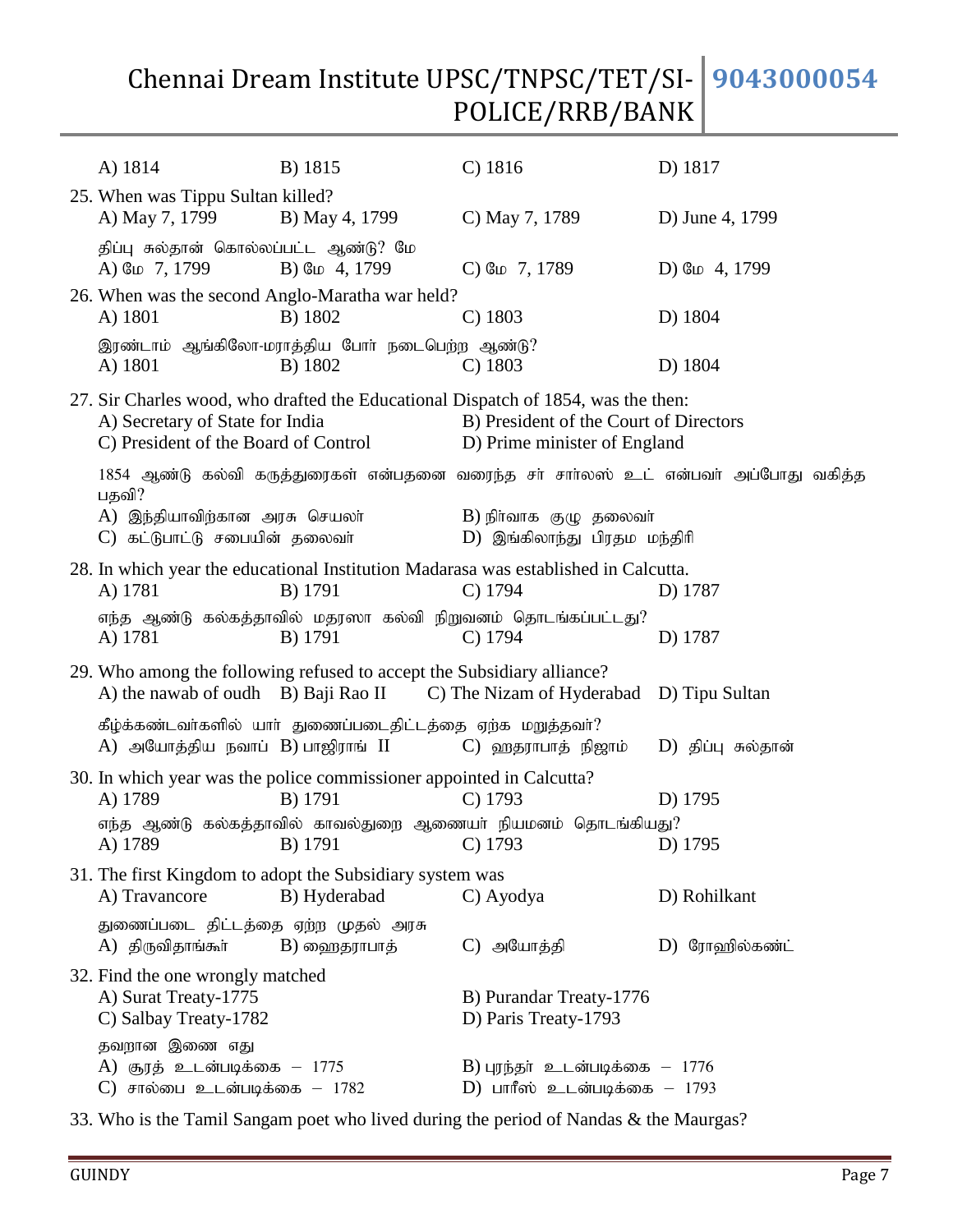| A) Tholkapiyar                                                                                                       | B) Agasthiar<br>நந்தர்கள், மௌரியர்கள் சமகாலத்தில் வாழ்ந்த சங்ககால புலவர் யார்?                           | C) Mamulanar                                                                                                                              | D) Avvaiyar          |
|----------------------------------------------------------------------------------------------------------------------|----------------------------------------------------------------------------------------------------------|-------------------------------------------------------------------------------------------------------------------------------------------|----------------------|
| A) தொல்காப்பியா்                                                                                                     | B) அகத்தியா்                                                                                             | $C$ ) <b><i>LDT</i></b> ( $\mu$ долотпит                                                                                                  | $D)$ ஒளவையார்        |
| A) above 5000 years B) above 2500 years                                                                              | 34. Tamil language has a continuous history of atleast _______ years                                     | C) above 2000 years                                                                                                                       | D) above 1500 years  |
| A) 5000 ஆண்டுகளுக்கு மேல்<br>C) 2000 ஆண்டுகளுக்கு மேல்<br>A) Pandiyan Nedunchezhiyan<br>C) Manickavasagar            | தமிழ்மொழியானது எத்தனை ஆண்டுகளுக்கு மேல் பழமையானது?<br>35. Who established "Dravida Sangam" in Tamilnadu? | $B)$ 2500 ஆண்டுகளுக்கு மேல்<br>$D)$ 1500 ஆண்டுகளுக்கு மேல்<br>B) Vajra Nandhi<br>D) Perialwar                                             |                      |
| A) பாண்டிய நெடுஞ்செழியன்<br>$C$ ) மாணிக்கவாசகர்                                                                      | தமிழகத்தில் ''திராவிட சங்கம்'' மதுரையில் ஏற்படுத்தியவா் யாா்?                                            | $B$ ) வஜ்ஜிர நந்தி<br>$D)$ பெரியாழ்வார்                                                                                                   |                      |
| A) Achyatha Kalapan<br>C) Vajra nandhi                                                                               | 36. Name the famous Kalapira King who ruled over Uraiyar?                                                | B) Achyutha Vikrantha<br>D) Uthama Kalapan                                                                                                |                      |
| A) அச்சுத களப்பன் B) அச்சுத விக்ரந்தா                                                                                | உறையூரை ஆண்ட புகழ்பெற்ற களப்பிர மன்னன் யார்?                                                             | C) வஜ்ஜிர நந்தி                                                                                                                           | D) உத்தம களப்பன்     |
| 37. Which is the right order in this series?<br>A) Ur - Mandalam - Nadu - Kottam<br>C) Kottam – Mandalam – Nadu – Ur |                                                                                                          | B) Mandalam - Nadu - Kottam - Ur<br>D) Nadu – Kottam – Mandalam – Ur                                                                      |                      |
| வரிசை முறையை காண்க :<br>A) ஊர் – மண்டலம் – நாடு – கோட்டம்<br>$C$ ) கோட்டம் – மண்டலம் – நாடு – ஊர்                    |                                                                                                          | B) மண்டலம் – நாடு – கோட்டம் – ஊர்<br>$D)$ நாடு – கோட்டம் – மண்டலம் – ஊர்                                                                  |                      |
| 38. Which area was called Brahmadeyam?<br>A) The temple area<br>C) The donated land                                  |                                                                                                          | B) The area of Brahmins<br>D) The outer part of the city                                                                                  |                      |
| "பிரம்மதேயம்" எனப்படுவது?<br>A) கோயில் உள்ள பகுதி<br>C) தானமாக வழங்கப்பட்ட பகுதி                                     |                                                                                                          | B) பிராமணர்கள் உள்ள பகுதி<br>D) ஊரின் வெளிப்புற பகுதி                                                                                     |                      |
| 39. Find out the truth in this statement<br>$A)$ 1 is right                                                          | 2. The Caste division among the Tamils was not based on birth.<br>$B$ ) 2 is right                       | 1. The porulathikaram of Tolkappiam describes of the social conditions of the Tamil<br>$C$ ) Both 1, 2 right                              | D) Both $1, 2$ wrong |
| ஆராய்க:<br>A) 1 மட்டும் சரி                                                                                          | $B)$ 2 மட்டும் சரி                                                                                       | 1. தமிழா்களின் சமூக நிலையைப் பற்றி தொல்காப்பியம் (பொருளதிகாரம்) கூறியுள்ளது.<br>2. தமிழாகளின் சாதிமுறை பிறப்பை அடிப்படையாக கொண்டது இல்லை. | $D)$ 1, 2 தவறு       |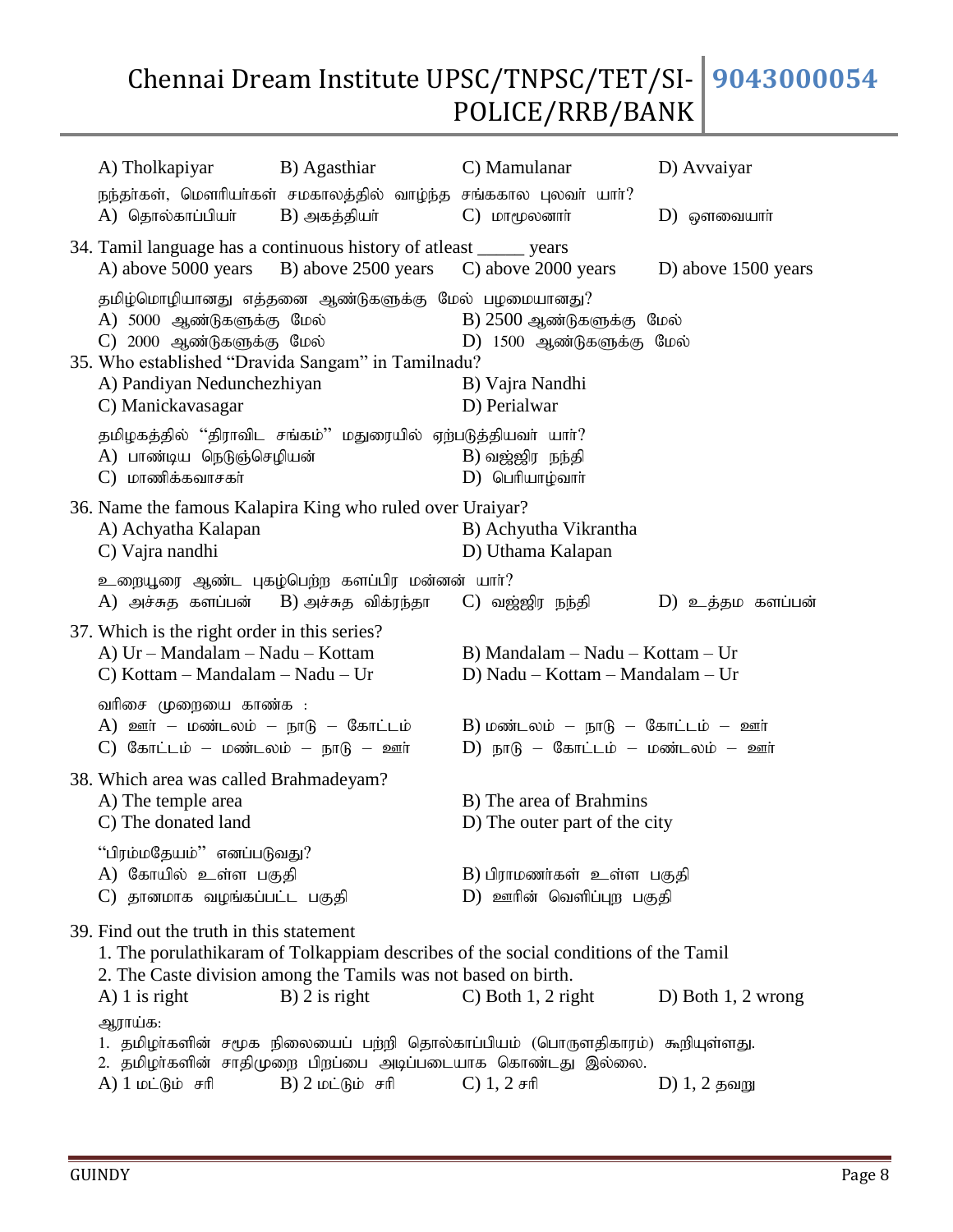| Chennai Dream Institute UPSC/TNPSC/TET/SI- 9043000054 |  |
|-------------------------------------------------------|--|
| POLICE/RRB/BANK                                       |  |

| 40. Match the following:                                                                                                                                                                                        |                    |                                          |           | A                                                     | B              | $\mathbf C$    |             | D              |                    |                               |                  |
|-----------------------------------------------------------------------------------------------------------------------------------------------------------------------------------------------------------------|--------------------|------------------------------------------|-----------|-------------------------------------------------------|----------------|----------------|-------------|----------------|--------------------|-------------------------------|------------------|
| A. Kuravar                                                                                                                                                                                                      | 1. Land of Neidal  |                                          | A.        | $\overline{4}$                                        | 3              | $\overline{2}$ |             | $\mathbf{1}$   |                    |                               |                  |
| B. Aaayar                                                                                                                                                                                                       |                    | 2. Land of Marudham                      | <b>B.</b> | $\mathfrak{Z}$                                        | $\overline{4}$ | $\mathbf{1}$   |             | $\overline{c}$ |                    |                               |                  |
| C. Ullavar                                                                                                                                                                                                      | 3. Land of Mullai  |                                          | C.        | $\sqrt{2}$                                            | $\mathbf{1}$   | 3              |             | $\overline{4}$ |                    |                               |                  |
| D. Parathavar                                                                                                                                                                                                   | 4. Land of Kurinji |                                          | D.        | $\mathbf{1}$                                          | $\overline{2}$ | $\overline{4}$ |             | 3              |                    |                               |                  |
|                                                                                                                                                                                                                 |                    |                                          |           | A                                                     | B              | $\mathbf C$    |             | D              |                    |                               |                  |
| A. குறவர்                                                                                                                                                                                                       | 1. நெய்தல் நிலம்   |                                          | A.        | $\overline{4}$                                        | 3              | $\overline{2}$ |             | $\mathbf{1}$   |                    |                               |                  |
| $B.$ ஆயா்                                                                                                                                                                                                       | 2. மருதம் நிலம்    |                                          | <b>B.</b> | $\mathfrak{Z}$                                        | $\overline{4}$ | $\mathbf{1}$   |             | $\overline{c}$ |                    |                               |                  |
| $C. \n\triangleq \text{L}$ வர்                                                                                                                                                                                  | 3. முல்லை நிலம்    |                                          | C.        | $\overline{2}$                                        | $\mathbf{1}$   | 3              |             | $\overline{4}$ |                    |                               |                  |
| D. பரதவர்                                                                                                                                                                                                       | 4. குறிஞ்சி நிலம்  |                                          | D.        | $\mathbf{1}$                                          | $\overline{2}$ | $\overline{4}$ |             | 3              |                    |                               |                  |
| 41. Find out the truth in the following statements<br>1. In the Sangam Era ladies were educated<br>2. The Sati was practiced by people<br>3. The Sati was practiced in the Kings family.<br>$A)$ 1, 2, right    |                    | B) $1, 2, 3$ right                       |           | $C$ ) 1, 3 right                                      |                |                |             |                | D) $1, 2, 3$ wrong |                               |                  |
| பின்வருவனவற்றை ஆராய்க.<br>1. சங்க கால பெண்கள் கல்வியறிவு பெற்றவர்களாக இருந்தனர்.<br>2. சதி என்ற வழக்கம் பொதுவாக மக்களிடம் இருந்தது.<br>3. ''சதி'' என்ற வழக்கம் அரச குடும்பத்தில் இருந்தது.<br>A) $1, 2, \pi$ fl |                    | B) $1, 2, 3$ $\sigma$ ffl                |           | $C)$ 1, 3 சரி                                         |                |                |             |                | D) $1, 2, 3$ தவறு  |                               |                  |
| 42. Which stone inscription talks about the musician Rudrachariar?<br>A) Uthiramerar                                                                                                                            |                    | B) Kudumiyan malai                       |           | C) Athichanallur                                      |                |                |             |                | D) Arikamedu       |                               |                  |
| உருத்திராச்சாரியார் என்ற இசைக்கலைஞரை பற்றி கூறும் கல்வெட்டு எது?<br>A) உத்திரமேரூர்                                                                                                                             |                    | B) குடுமியான்மலை                         |           | C) ஆதிச்சநல்லூர்                                      |                |                |             |                | $D)$ அர்க்கமேடு    |                               |                  |
| 43. Which British officer defeated "Mir Qasim" in series of battles in 1763?<br>A) Major Mundro                                                                                                                 |                    | B) Major Adams                           |           | C) Col. Malleson                                      |                |                |             |                | D) Col. Holwell    |                               |                  |
| 1763 ஆண்டு பல தொடர் யுத்தங்களில் மீர்காசிமை தோற்கடித்த ஆங்கிலேய அதிகாரி யார்?<br>A) மேஜர் மன்றோ                                                                                                                 |                    | $B)$ மேஜர் ஆடம்ஸ்                        |           | C) கர்னல் மல்லெசன்                                    |                |                |             |                |                    | D) கா்னல் ஹோல்வெல்            |                  |
| 44. The first telegraph line introduced by Lord Dalhousie in 1853 ran between:<br>A) Bombay and Thana<br>C) Bombay and Agra                                                                                     |                    |                                          |           | <b>B)</b> Calcutta and Machas<br>D) Calcutta and Agra |                |                |             |                |                    |                               |                  |
| டல்ஹெளசி அறிமுகம் செய்த தந்திகம்பி இணைப்பு அமைப்பு இவ்விரு நகரங்களுக்கு இடையே<br>அமைந்தது?<br>A) பம்பாய், தானா                                                                                                  |                    | B) கல்கத்தா, மதராஸ் $C$ ) பம்பாய், ஆக்ரா |           |                                                       |                |                |             |                | D) கல்கத்தா, ஆக்ரா |                               |                  |
|                                                                                                                                                                                                                 |                    |                                          |           |                                                       |                |                |             |                |                    |                               |                  |
| 45. Match the following :                                                                                                                                                                                       |                    | 1. William Bentinck                      |           |                                                       |                |                | A. 1        | $\mathbf A$    | B                  | $\mathbf C$<br>$\overline{2}$ | D                |
| A. Bombay Presidency<br><b>B.</b> Madras Presidency                                                                                                                                                             |                    | 2. Dalhousie                             |           |                                                       |                |                | <b>B.</b> 2 |                | 4<br>3             | $\overline{4}$                | 3<br>$\mathbf 1$ |
| C. Agra Province                                                                                                                                                                                                |                    | 3. Wellesley                             |           |                                                       |                |                | C. 4        |                | 3                  | $\mathbf{1}$                  | $\overline{2}$   |
|                                                                                                                                                                                                                 |                    |                                          |           |                                                       |                |                |             |                |                    |                               |                  |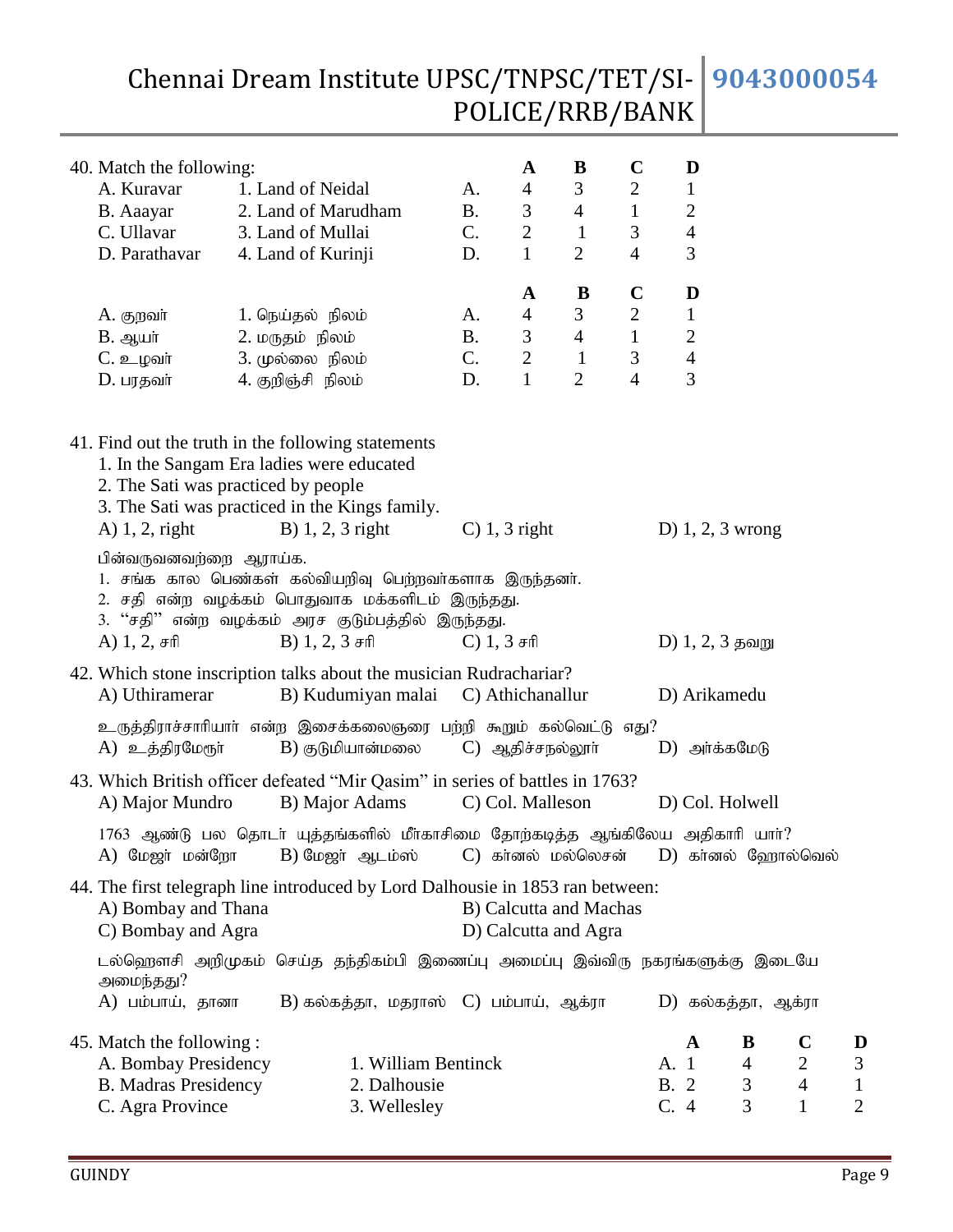| D. Public works Department                                                                                                                                |                          | 4. Hastings                                                                                                |                            | D. 3                                |                | $\overline{2}$                                                            | 4                                                                                 | $\mathbf{1}$                                                          |
|-----------------------------------------------------------------------------------------------------------------------------------------------------------|--------------------------|------------------------------------------------------------------------------------------------------------|----------------------------|-------------------------------------|----------------|---------------------------------------------------------------------------|-----------------------------------------------------------------------------------|-----------------------------------------------------------------------|
| பொருத்துக :<br>A. பம்பாய் பிரசிடென்சி<br>B. மதராஸ் மாகாணம்<br>C. ஆக்ரா மாகாணம்<br>D. பொதுப்பணித்துறை                                                      |                          | 1. வில்லியம் பெண்டிங்<br>2. டல்ஹௌசி<br>3. வெல்லெஸ்லி<br>4. ஹேஸ்டிங்க்ஸ்                                    |                            | A. 1<br><b>B.</b> 2<br>C.4<br>D. 3  | $\mathbf A$    | B<br>$\overline{4}$<br>$\mathfrak 3$<br>3<br>$\overline{2}$               | $\mathbf C$<br>$\overline{2}$<br>$\overline{4}$<br>$\mathbf{1}$<br>$\overline{4}$ | D<br>$\mathfrak{Z}$<br>$\mathbf{1}$<br>$\sqrt{2}$<br>$\mathbf{1}$     |
| 46. When did the British make English the medium of Instruction in India?<br>A) 1813                                                                      | B) 1833                  |                                                                                                            | $C$ ) 1835                 |                                     | D) 1844        |                                                                           |                                                                                   |                                                                       |
| ஆங்கிலத்தை போதனா பயிற்று மொழியாக இந்தியாவில் அறிவித்த ஆண்டு?<br>A) 1813                                                                                   | B) 1833                  |                                                                                                            | $C)$ 1835                  |                                     | D) 1844        |                                                                           |                                                                                   |                                                                       |
| 47. Who was the Army General during Vellore Mutiny?<br>A) Agnew                                                                                           | B) Bentinck              |                                                                                                            | C) Cradak                  |                                     | D) Gillesby    |                                                                           |                                                                                   |                                                                       |
| வேலூர் புரட்சியின் போது தலைமை ராணுவ தளபதி யார்?<br>A) அக்னியூ<br>48. The title of Governor-General was Changed to that of Viceroy in the year?<br>A) 1858 | $B)$ பெண்டிங்<br>B) 1885 |                                                                                                            | $C$ ) கிராடக்<br>$C)$ 1905 |                                     | D) 1917        | D) கில்லெஸ்பி                                                             |                                                                                   |                                                                       |
| கவர்னர் ஜெனரல் என்ற பெயர் ''வைசிராய்'' என பெயர் மாற்றம் செய்யப்பட்ட ஆண்டு?<br>A) 1858                                                                     | B) 1885                  |                                                                                                            | $C)$ 1905                  |                                     | D) 1917        |                                                                           |                                                                                   |                                                                       |
| 49. 1857 Revolt was occurred during the period of?<br>A) Bentinck                                                                                         | B) Canning               |                                                                                                            | C) Dalhousie               |                                     | D) Rippon      |                                                                           |                                                                                   |                                                                       |
| 1857 ஆண்டு புரட்சி ______ என்பவர் காலத்தில் தோன்றியது<br>A) பெண்டிங்                                                                                      | $B)$ கானிங்              |                                                                                                            | C) டல்ஹௌசி                 |                                     | D) ரிப்பன்     |                                                                           |                                                                                   |                                                                       |
| 50. Match the following:<br>A. Wellesly<br><b>B.</b> John Shore<br>C. Dalhousie<br>D. Hastings                                                            |                          | 1. Widow remarriage Act<br>2. Third Maratha War<br>3. Subsidiary Alliance System<br>4. Charter Act of 1793 |                            | A. 4<br><b>B.</b> 3<br>C. 3<br>D. 1 | $\mathbf A$    | B<br>$\mathbf{2}$<br>$\overline{4}$<br>$\overline{4}$<br>$\overline{2}$   | $\mathbf C$<br>$\mathbf{1}$<br>$\mathbf{2}$<br>$\mathbf{1}$<br>3                  | D<br>$\mathfrak{Z}$<br>$\mathbf{1}$<br>$\mathbf{2}$<br>$\overline{4}$ |
| பொருத்துக:<br>A. வெல்லெஸ்லி<br>B. ஜான் ஷோர்<br>C. டல்ஹௌசி<br>D. ஹேஸ்டிங்ஸ்                                                                                |                          | 1. விதவை மறுமணச் சட்டம்<br>2. மூன்றாம் மராத்த போர்<br>3. படையுதவி திட்டம்<br>4.1793 ஆண்டு சாசன திட்டம்     |                            | A. 4<br><b>B.</b> 3<br>C.3<br>D.1   | $\mathbf A$    | B<br>$\overline{2}$<br>$\overline{4}$<br>$\overline{4}$<br>$\overline{2}$ | $\mathbf C$<br>$\mathbf{1}$<br>$\overline{2}$<br>$\mathbf{1}$<br>3                | D<br>3<br>$\mathbf{1}$<br>$\sqrt{2}$<br>$\overline{4}$                |
| 51. The Capital of Rohilkand was _______?<br>A) Banaras                                                                                                   | B) Barailley             |                                                                                                            | C) Barrackpore             |                                     |                | D) Bagawalpur                                                             |                                                                                   |                                                                       |
| ரோஹில்கண்ட் தலைநகர் ________?<br>A) பனாரஸ்                                                                                                                | $B)$ பரெய்லி             |                                                                                                            | $C)$ பாரக்பூர்             |                                     | $D)$ பகவல்பூர் |                                                                           |                                                                                   |                                                                       |
| 52. Match the following:<br>A. Lucknow                                                                                                                    | 1. Kanwar Singh          |                                                                                                            |                            | A. 4                                | A              | B<br>$\overline{3}$                                                       | $\mathbf C$<br>$\overline{2}$                                                     | D<br>$\mathbf{1}$                                                     |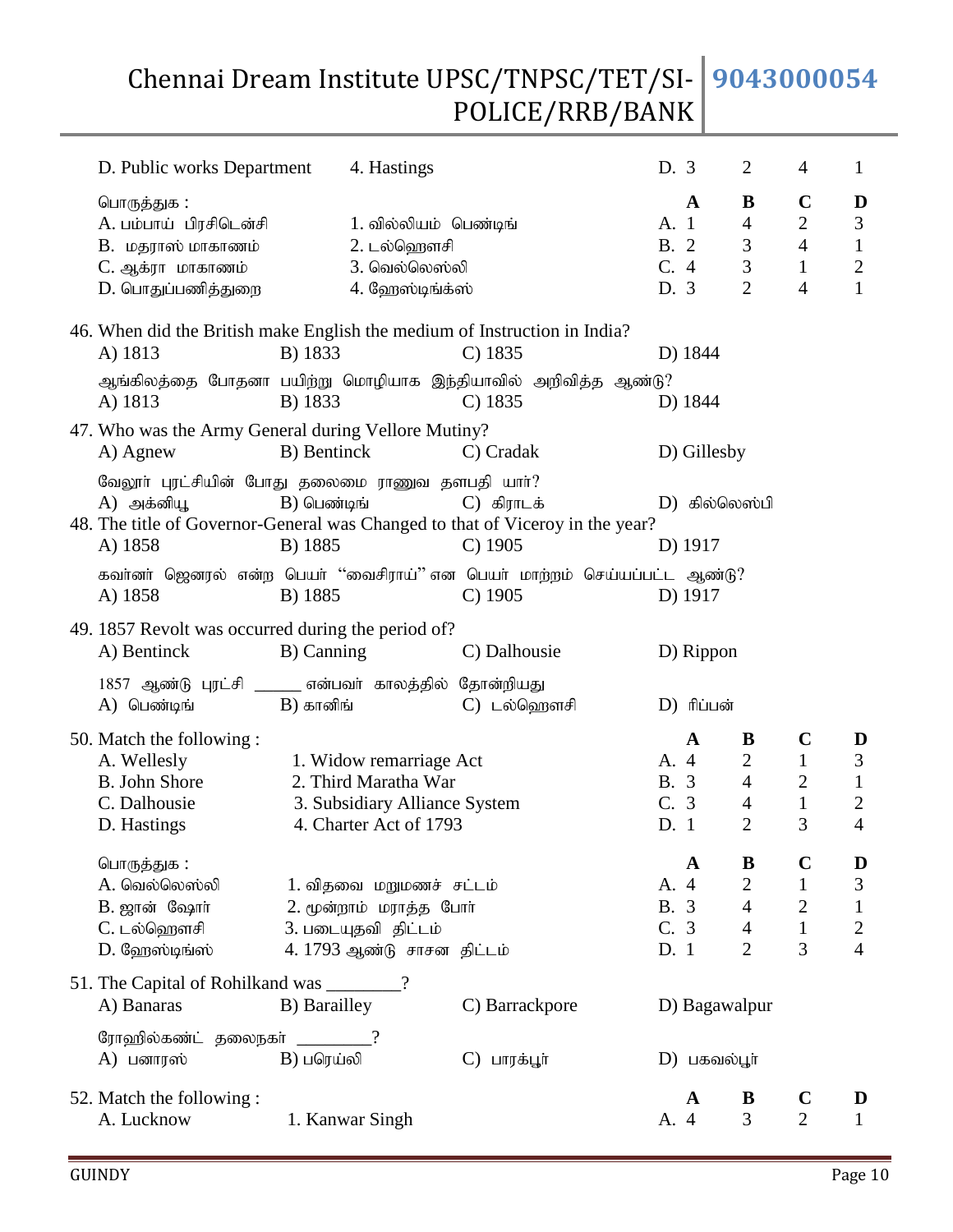| B. Delhi<br>C. Jagadishpur<br>D. Kanpur                                                                             | 2. Nana Saheb<br>3. Hazarst Mahal<br>4. Bahadur Shah II                              |                                                                                                                                                                                                     | B. 3<br>C.3<br>D. 4          |                | 4<br>$\overline{4}$<br>3                        | $\mathbf{1}$<br>$\overline{c}$<br>$\mathbf{1}$                                    | 2<br>$\mathbf{1}$<br>$\overline{2}$                                 |
|---------------------------------------------------------------------------------------------------------------------|--------------------------------------------------------------------------------------|-----------------------------------------------------------------------------------------------------------------------------------------------------------------------------------------------------|------------------------------|----------------|-------------------------------------------------|-----------------------------------------------------------------------------------|---------------------------------------------------------------------|
| பொருத்துக :<br>A. லக்னோ<br><b>B.</b> டெல்லி<br>C. ஜெகதீஷ்பூர்<br>D. கான்பூர்                                        | 1. கன்வர் சிங்<br>2. நானா சாகேப்<br>3. ஹஸ்ரத் மகால்<br>4. பகதூர் ஷா II               |                                                                                                                                                                                                     | A. 4<br>B. 3<br>C. 3<br>D. 4 | A              | B<br>3<br>$\overline{4}$<br>$\overline{4}$<br>3 | $\mathbf C$<br>$\boldsymbol{2}$<br>$\mathbf{1}$<br>$\overline{2}$<br>$\mathbf{1}$ | D<br>$\mathbf{1}$<br>$\mathbf{2}$<br>$\mathbf{1}$<br>$\overline{2}$ |
| A) Kanpur                                                                                                           | 53. The City captured by Rani Lakshmi Bai from the British was ____<br>B) Bahawalpur | ?<br>C) Lucknow                                                                                                                                                                                     |                              | D) Gwalior     |                                                 |                                                                                   |                                                                     |
| $A)$ கான்பூர்                                                                                                       | இராணி லட்சுமிபாய் ஆங்கிலேயரிடமிருந்து கைப்பற்றிய நகரம்<br>$B)$ பகவல்பூர்             | $\cdot$<br>C) லக்னோ                                                                                                                                                                                 |                              | $D)$ குவாலியா் |                                                 |                                                                                   |                                                                     |
| A) Banaras                                                                                                          | B) Kedarnath                                                                         | 54. The place where Annie Besant established the "Central Hindu College"?<br>C) Haridwar                                                                                                            |                              | D) Kolkatta    |                                                 |                                                                                   |                                                                     |
| A) பனாரஸ்                                                                                                           | B) கேதார்நாத்                                                                        | அன்னிபெசன்ட் அம்மையாா் மத்திய இந்து கல்லூாியை நிறுவிய இடம்?<br>C) ஹரித்வார்                                                                                                                         |                              | D) கல்கத்தா    |                                                 |                                                                                   |                                                                     |
| 55. The book written by Dayananda Saraswathi<br>A) Raasath Gopthar                                                  | B) Satyarth Prakash                                                                  | C) Gita Rahasya                                                                                                                                                                                     |                              | D) Induleka    |                                                 |                                                                                   |                                                                     |
| தயானந்த சரஸ்வதி எழுதிய நூல்?<br>A) ராஸ்த் கோப்தார்                                                                  | B) சத்யார்த்த பிரகாஷ்  C)  கீதா  ரகசியம்                                             |                                                                                                                                                                                                     |                              | D) இந்து லேகா  |                                                 |                                                                                   |                                                                     |
| i) The Introduction of the Indian weapon Act.<br>iii) The appointment of the Secretary of India<br>$A)$ i only      | $B)$ i & iii                                                                         | 56. The item which is not the result of the Declaration Queen Victoria in 1858?<br>ii) The Administration of India was transferred from the trading group of the British Government.<br>C) iii only |                              | D) ii $&$ iii  |                                                 |                                                                                   |                                                                     |
| i) இந்திய ஆயுத சட்டம் அறிமுகம்.<br>iii) இந்திய அரசு செயலா் நியமனம்<br>$A)$ i $\omega$ $\dot{\theta}$ $\dot{\omega}$ | 1858 விக்டோரியப் பேரறிக்கையின் விளைவு அல்லாதது<br>$B)$ i & iii                       | ii) இந்திய நிர்வாகம் வணிக குழுவினரிடமிருந்து பிரிட்டிஷ் அரசுக்கு மாற்றம்.<br>C) iii மட்டும்                                                                                                         |                              | D) ii $&$ iii  |                                                 |                                                                                   |                                                                     |
| A) Wellesley                                                                                                        | 57. In whose period did the Second Afghan War take place<br>B) Hasting               | C) Hardinge                                                                                                                                                                                         |                              | D) Lytton      |                                                 |                                                                                   |                                                                     |
| A) வெல்லெஸ்லி                                                                                                       | யாருடைய காலத்தில் இரண்டாம் ஆப்கான் போர் நடைபெற்றது?<br>$B)$ வேறஸ்டிங்ஸ்              | $C)$ on $\eta$                                                                                                                                                                                      |                              | D) லிட்டன்     |                                                 |                                                                                   |                                                                     |
| i) Madan Mohan Malavya<br>iii) G. Subramania Iyer<br>A) $i \& iv$                                                   | $B)$ ii $\&$ iii                                                                     | 58. 1885 The person who didn't participate in the first congress meet at Bombay.<br>ii) Gopala Krishna Gokale<br>iv) Bal Gangadhar Tilak<br>C) iii only                                             |                              | $D)$ iv only   |                                                 |                                                                                   |                                                                     |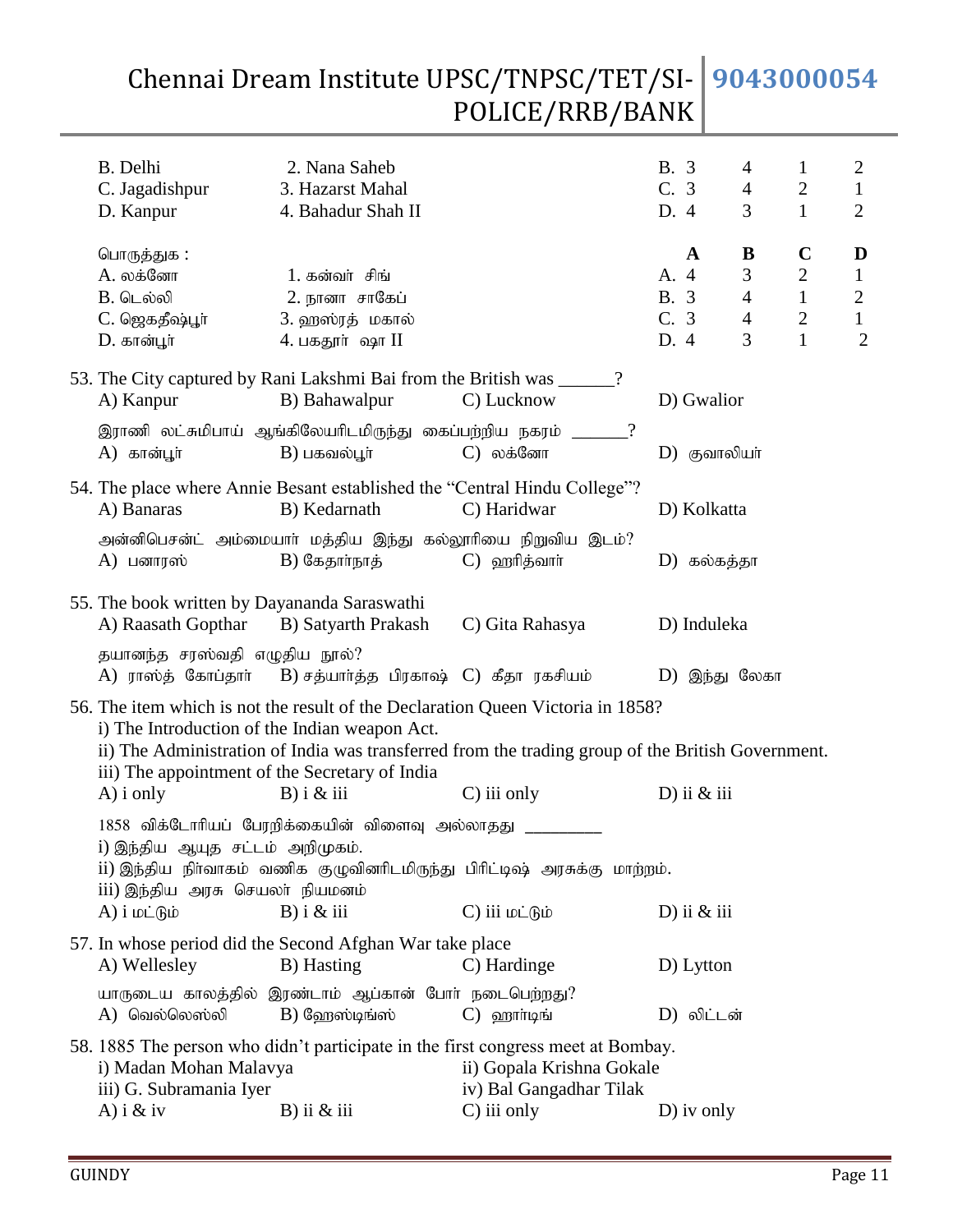| i) மதன் மோகன் மாளவியா<br>iii) G. சுப்ரமண்ய ஐயர்<br>A) i $\&$ iv    | 1885 பம்பாய் காங்கிரஸ் முதல் மாநாட்டில் கலந்து கொள்ளாதவா்கள்?<br>B) ii $\&$ iii                           | ii) கோகலே<br>iv) பாலகங்காதர திலகா்<br>$\overline{C}$ ) iii மட்டும்                                                                                                                                                                                                                                                 | D) iv wight                                                                                            |
|--------------------------------------------------------------------|-----------------------------------------------------------------------------------------------------------|--------------------------------------------------------------------------------------------------------------------------------------------------------------------------------------------------------------------------------------------------------------------------------------------------------------------|--------------------------------------------------------------------------------------------------------|
|                                                                    | 59. In which year and where Muslim League was started?                                                    | A) 1905 - Surat B) 1906 - Daca C) 1907 - Delhi D) 1909 - Agra                                                                                                                                                                                                                                                      |                                                                                                        |
|                                                                    | முஸ்லீம் லிக் கட்சி எங்கு எப்போது தோற்றுவிக்கப்பட்டது?                                                    | A) 1905 - சூரத் B) 1906 - டாக்கா C) 1907 - டெல்லி D) 1909 - ஆக்ரா                                                                                                                                                                                                                                                  |                                                                                                        |
| Anglo Indians is,<br>C) Indian Councils Act 1892                   |                                                                                                           | A) Minto Morley Reforms Act, 1909<br>B) Montague Chelmsford Act 1919<br>D) Indian Government Act 1935                                                                                                                                                                                                              | 60. The Act which Introduced Dyarchy in the provinos & Special Constituencies to Christians, Sikhs and |
|                                                                    |                                                                                                           | மாகாணங்களில் இரட்டையாட்சி முறை கிறிஸ்தவர்கள், ஆங்கிலோ இந்தியர்கள், சீக்கியர்கள்<br>ஆகியோருக்கு தனித் தொகுதிகளை அறிமுகப் படுத்திய சட்டம் __________?<br>A) மிண்டோ – மார்லி சீர்திருத்தச் சட்டம் 1909 B) மாண்டேகு – செம்ஸ்போர்டு சட்டம் 1919<br>$C$ ) இந்திய கவுன்சிலா்கள் சட்டம் 1892 $D$ ) இந்திய அரசு சட்டம் 1935 |                                                                                                        |
| $A)$ 7                                                             | B) 8                                                                                                      | 61. Congress Contested in the elections in 1937 and formed its Cabinet in ______ Presidencies.<br>$C$ ) 9                                                                                                                                                                                                          | $D)$ 10                                                                                                |
| $A)$ 7                                                             | B) 8                                                                                                      | 1937 தேர்தலில் காங்கிரஸ் போட்டியிட்டு ______ மாகாணங்களில் மந்திரி சபையை அமைத்தது<br>$C$ ) 9                                                                                                                                                                                                                        | $D)$ 10                                                                                                |
| 62. Netaji named the INA ________                                  |                                                                                                           | A) Indian people Army B) Freedom Hindu fauj C) Azad fauj Army D) Azad Hind fauj                                                                                                                                                                                                                                    |                                                                                                        |
| A) இந்தியன் பீபுள் ஆர்மி<br>C) ஆசாத் ∴பாஜ் ஆர்மி                   | நேதாஜி இந்திய தேசிய ராணுவத்திற்கு _________ என்று பெயரிட்டாா்                                             | B) பிரீடம் ஹிந்து ∴பாஜ்<br>D) ஆசாத் ஹிந்து ∴பாஜ்                                                                                                                                                                                                                                                                   |                                                                                                        |
| 63. The members in the Cabinet mission was ______<br>A) $i \&$ iii | i) Bethik Lawrance ii) Sir Stafford Cripps iii) Wavel<br>$B)$ i, ii, iii                                  | $C$ ) i, ii, iv                                                                                                                                                                                                                                                                                                    | iv) A.V. Alexander<br>D) iii only                                                                      |
| i) பெதிக் லாரன்ஸ்<br>A) i $\&$ iii                                 | அமைச்சரவை தூதுக்குழுவில் இடம் பெற்றிருந்தோா்_<br>ii) சா ஸ்டாபோா்டு கிரிப்ஸ் iii) வேவல்<br>$B)$ i, ii, iii | $C$ ) i, ii, iv                                                                                                                                                                                                                                                                                                    | iv) ஏ.வி. அலெக்சாண்டர்<br>D) iii மட்டும்                                                               |
| A) $18th$ Century first half<br>C) The first Half of 19th Century  | 64. During which period did India experienced seven famines in Chain?                                     | B) The Second Half of 18th Century<br>D) The Second Half of 19th Century                                                                                                                                                                                                                                           |                                                                                                        |
| A) 18ஆம் நூற்றாண்டின் முன்பாதி<br>C) 19ஆம் நூற்றாண்டின் முன்பாதி   | நாட்டில் ஏழு பஞ்சங்கள் தொடந்து எப்போது ஏற்பட்டது?                                                         | B) 18ஆம் நூற்றாண்டின் பின்பாதி<br>D) 19ஆம் நூற்றாண்டின் பின்பாதி                                                                                                                                                                                                                                                   |                                                                                                        |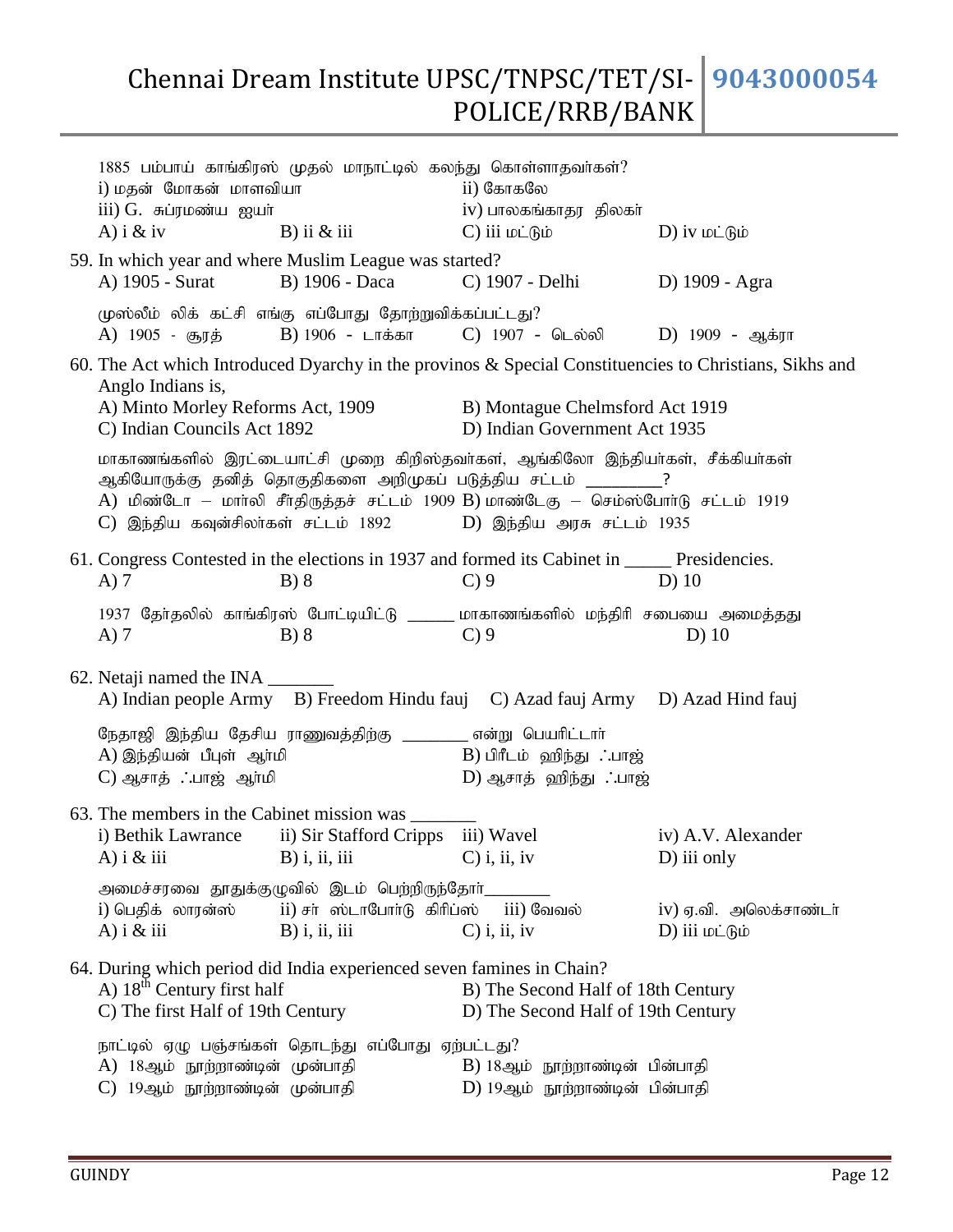| i) Lack of Scientific Technical Knowledge<br>ii) Insufficient number of Soldiers<br>iii) Disunity among the Indians<br>iv) Educated Indian did not support |                                                                                                                                                                  | 65. The main and Important cause for the failure of 1857 Revolt was ______?                               |                         |
|------------------------------------------------------------------------------------------------------------------------------------------------------------|------------------------------------------------------------------------------------------------------------------------------------------------------------------|-----------------------------------------------------------------------------------------------------------|-------------------------|
| $A)$ ii, iv                                                                                                                                                | $B)$ iii                                                                                                                                                         | $C$ ) ii, iii                                                                                             | D) All of these         |
| i) போதிய அறிவியல் தொழில்நுட்பமின்மை<br>ii) போதிய படைவீரர்கள் இன்மை<br>$A)$ ii, iv                                                                          | புரட்சியின் தோல்விக்கான முதல் மற்றும் முக்கிய காரணம்<br>iii) இந்தியா்களிடையே காணப்பட்ட ஒற்றுமையின்மை<br>iv) படித்த இந்தியா்கள் ஆதரவு தெரிவிக்கவில்லை<br>$B)$ iii | $C$ ) ii, iii                                                                                             | D) அனைத்தும்            |
|                                                                                                                                                            |                                                                                                                                                                  |                                                                                                           |                         |
|                                                                                                                                                            | 66. The main principle of Brahmo Samaj was _____?                                                                                                                |                                                                                                           |                         |
| i) one soul                                                                                                                                                | ii) one belief                                                                                                                                                   | iii) one God                                                                                              | iv) one religion        |
| A) i $\&$ iii                                                                                                                                              | B) ii $\&$ iii                                                                                                                                                   | $C$ ) iii only                                                                                            | $D)$ iv only            |
| பிரம்ம சாமஜத்தின் கொள்கை                                                                                                                                   |                                                                                                                                                                  |                                                                                                           |                         |
| i) ஒரு ஆன்மா                                                                                                                                               | ii) ஒரு நம்பிக்கை                                                                                                                                                | iii) ஒரே  கடவுள்                                                                                          | iv) ஒரே சமயம்           |
| A) $i \& \text{iii}$                                                                                                                                       | B) ii $\&$ iii                                                                                                                                                   | $C$ ) iii $\omega$ $\dot{\theta}$                                                                         | D) iv wight             |
|                                                                                                                                                            | 67. Which of the following organization conducted night school?                                                                                                  |                                                                                                           |                         |
|                                                                                                                                                            | i) Brahmo Samaj ii) Prarthana Samaj iii) Arya Samaj                                                                                                              |                                                                                                           | iv) Ramakrishna Mission |
| A) i, iii $&$ iv                                                                                                                                           | B) ii only                                                                                                                                                       | $C$ ) ii $&$ iii                                                                                          | D) ii $&$ iv            |
|                                                                                                                                                            |                                                                                                                                                                  |                                                                                                           |                         |
|                                                                                                                                                            | தாழ்த்தப்பட்ட மக்களுக்காக இரவுப் பள்ளிகளை நடத்தியது                                                                                                              |                                                                                                           |                         |
|                                                                                                                                                            | i) பிரம்ம ஞான சபை ii) பிராத்தனா சபை iii) ஆரிய சாமஜம்                                                                                                             |                                                                                                           | iv) ராமகிருஷ்ண மடம்     |
|                                                                                                                                                            | A) i, iii $\&$ iv B) ii only                                                                                                                                     | $C$ ) ii $&$ iii                                                                                          | D) ii $&$ iv            |
|                                                                                                                                                            |                                                                                                                                                                  |                                                                                                           |                         |
| A) 1891                                                                                                                                                    | B) 1892                                                                                                                                                          | 68. In which year did Annie Besant assume the role as the president of Theosophical Society?<br>$C)$ 1893 | D) 1894                 |
|                                                                                                                                                            |                                                                                                                                                                  |                                                                                                           |                         |
|                                                                                                                                                            |                                                                                                                                                                  | அன்னிபெசன்ட் பிரம்ம ஞான சபையின் தலைவராக பொறுப்பேற்ற ஆண்டு                                                 |                         |
| A) 1891                                                                                                                                                    | B) 1892 C) 1893                                                                                                                                                  |                                                                                                           | D) 1894                 |
| 69. "The Magazine" of the Aligarh Movement                                                                                                                 |                                                                                                                                                                  |                                                                                                           |                         |
| A) Fazil ud Akhlaq                                                                                                                                         | B) Tahsil ud Akhlaq                                                                                                                                              | C) Sampathi Gowti                                                                                         | D) Daily Muslims        |
| அலிகாா் இயக்கத்தின் பத்திாிக்கை                                                                                                                            |                                                                                                                                                                  |                                                                                                           |                         |
|                                                                                                                                                            | A) பாசில் உத் அ∴லக்B) தாசில் உத் அ∴லக் C) சம்பதி கௌதி                                                                                                            |                                                                                                           | D) டெய்லி முஸ்லீஸ்      |
|                                                                                                                                                            |                                                                                                                                                                  | 70. Where did Ambedkar Lead the people in procession called "Mahad March" in 1927?                        |                         |
| A) Chennai                                                                                                                                                 | B) Mumbai                                                                                                                                                        | C) Calcutta                                                                                               | D) Delhi                |
|                                                                                                                                                            |                                                                                                                                                                  |                                                                                                           |                         |
| A) சென்னை                                                                                                                                                  | $B)$ ( $\mu$ ம்பை                                                                                                                                                | மகத் மார்ச் என்ற பேரணியை 1927ல் அம்பேத்கார் தலைமையேற்று நடத்திய இடம்                                      | D) டெல்லி               |
|                                                                                                                                                            |                                                                                                                                                                  | C) கல்கத்தா                                                                                               |                         |
|                                                                                                                                                            |                                                                                                                                                                  |                                                                                                           |                         |
| A) Khilafat Movement                                                                                                                                       |                                                                                                                                                                  | B) Non-Cooperation Movement                                                                               |                         |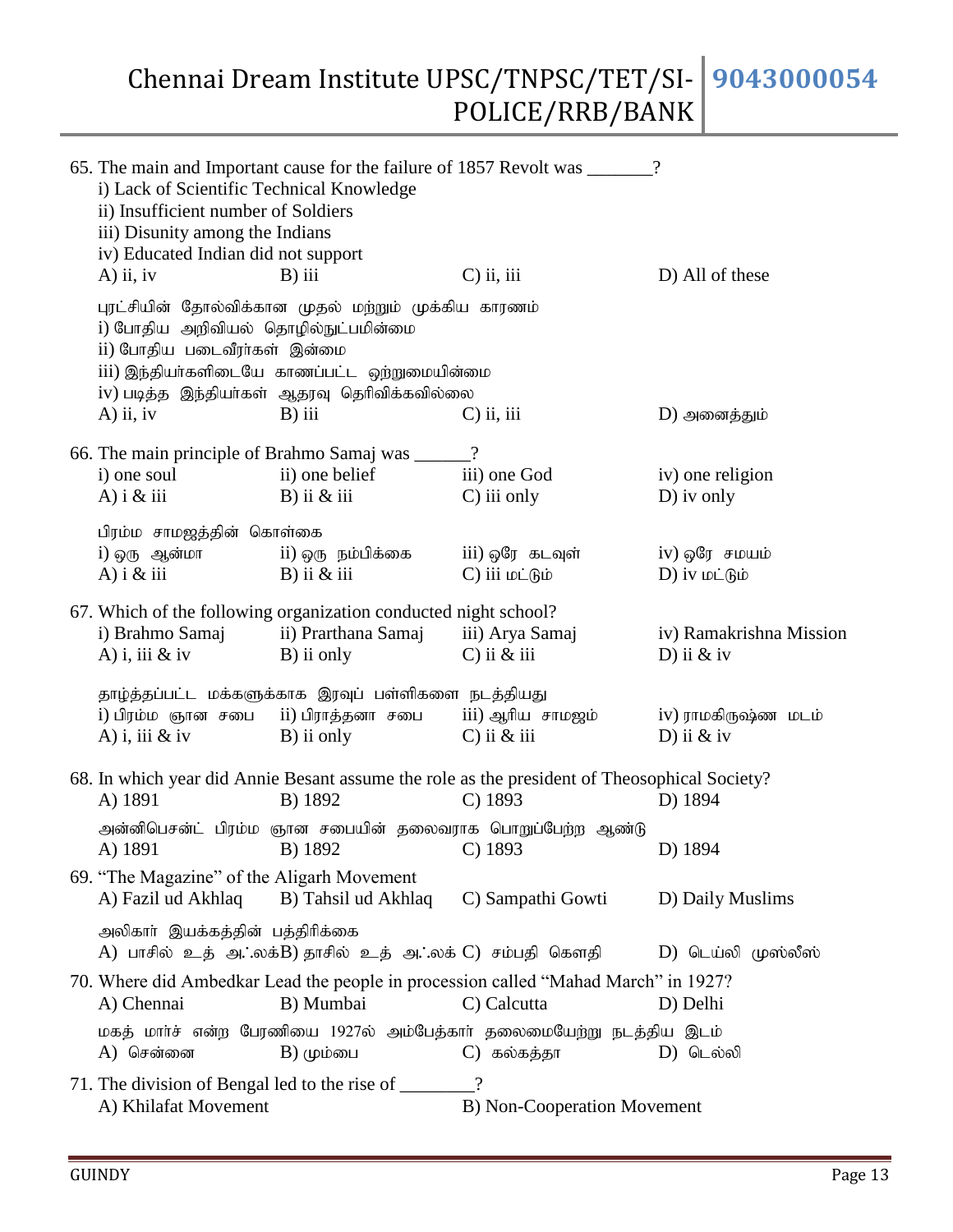| C) Swadeshi Movement                                                      |                                              |                                                                                                                                                                                   | D) Civil disobedience Movement |  |                               |                     |  |  |  |
|---------------------------------------------------------------------------|----------------------------------------------|-----------------------------------------------------------------------------------------------------------------------------------------------------------------------------------|--------------------------------|--|-------------------------------|---------------------|--|--|--|
| A) கிலாபத் இயக்கம்<br>C) சுதேசி இயக்கம்                                   |                                              | வங்க பிரிவினை, கீழ்க்கண்ட எந்த இயக்கம் தோன்ற காரணமாயிற்று<br>$B$ ) ஒத்துழையாமை இயக்கம்<br>D) சட்ட மறுப்பு இயக்கம்                                                                 |                                |  |                               |                     |  |  |  |
| 72. In which year was the August Declaration-published?<br>A) 1915        | B) 1916                                      | $C)$ 1917                                                                                                                                                                         | D) 1918                        |  |                               |                     |  |  |  |
| ஆகஸ்ட் அறிக்கை வெளியிடப்பட்ட ஆண்டு?<br>A) 1915                            | B) 1916                                      | $C)$ 1917                                                                                                                                                                         | D) 1918                        |  |                               |                     |  |  |  |
| 73. Gandhi decided to start non-Cooperation movement at                   |                                              | A) Mumbai Conference B) Delhi Conference C) Chennai Conference D) Calcutta Conference                                                                                             |                                |  |                               |                     |  |  |  |
| $A)$ (மும்பை மாநாடு                                                       | B) டெல்லி மாநாடு                             | ஒத்துழையாமை இயக்கத்தை நடத்த காந்தி எந்த காங்கிரஸ் மாநாட்டில் முடிவு செய்தாா்?<br>C) சென்னை மாநாடு                                                                                 | D) கல்கத்தா மாநாடு             |  |                               |                     |  |  |  |
| 74. The Tri colour flag was infired on the bank of river 1.<br>A) Jhelam  | B) Chenab                                    | C) Raavi                                                                                                                                                                          | D) Bias                        |  |                               |                     |  |  |  |
| $A)$ ஜீலம்                                                                | $B)$ சீனாப்                                  | லாகூர் மாநாட்டின் போது கீழ்க்கண்ட எந்த நதிக்கரையில் இந்திய மூவர்ணகொடி ஏற்றப்பட்டது?<br>$C)$ ராவி                                                                                  | $D)$ பியாஸ்                    |  |                               |                     |  |  |  |
| 75. By which Act was the Reserve Bank of India Established?<br>A) 1935    | B) 1936                                      | $C)$ 1919                                                                                                                                                                         | D) 1909                        |  |                               |                     |  |  |  |
| "ரிசா்வ் வங்கி" எந்த சட்டத்தின் மூலம் ஏற்படுத்தப்பட்டது?<br>A) 1935       | B) 1936                                      | $C$ ) 1919                                                                                                                                                                        | D) 1909                        |  |                               |                     |  |  |  |
| A) 1939 Dec 20                                                            | B) 1939 Dec 21                               | 76. In which day did Mohammad Ali Jinnah celebrate the day of deliverena?<br>C) 1939 Dec 22                                                                                       | D) 1939 Dec 23                 |  |                               |                     |  |  |  |
| A) $1939 \text{ }\mu\text{F}$ 20                                          | B) 1939 $\mu$ <sup><math>\pm</math></sup> 21 | முகமது அலி ஜின்னா பாகிஸ்தான் விடுதலையை கொண்டாடிய நாள்?<br>C) 1939 $\mu$ <sup>3</sup> 22                                                                                           | D) 1939 $\mu$ <i>B</i> 23      |  |                               |                     |  |  |  |
| A) 1919                                                                   | B) 1920                                      | 77. When was Madras Mahajana Sabah Amalgamated with the congress?<br>$C)$ 1921                                                                                                    | D) 1922                        |  |                               |                     |  |  |  |
| A) 1919<br>A) 1896 Oct 24                                                 | B) 1920<br>B) 1896 Nov 24                    | சென்னை மகாஜண சபை இந்திய தேசிய காங்கிரசுடன் இணைந்த ஆண்டு?<br>$\bigcirc$ 1921<br>78. Name the date on which Gandhi addressed people at the Madras Mahajana Sabah?<br>C) 1896 Dec 24 | D) 1922<br>D) 1896 Jan 24      |  |                               |                     |  |  |  |
| சென்னை மகாஜனசபையில் மகாத்மா காந்தி வரையாற்றிய நாள்?<br>A) 1896 அக் 24     | B) 1896 நவ 24                                | C) $1896 \text{ }\mu\text{F}$ 24                                                                                                                                                  | D) 1896 ஜன 24                  |  |                               |                     |  |  |  |
| 79. In which year the British Banned the works of Bharathiyar?<br>A) 1908 | B) 1909                                      | $C)$ 1910                                                                                                                                                                         | D) 1911                        |  |                               |                     |  |  |  |
| பாரதியின் படைப்புகளுக்கு ஆங்கில அரசு தடைவிதித்த ஆண்டு<br>A) 1908          | B) 1909                                      | $C$ ) 1910                                                                                                                                                                        | D) 1911                        |  |                               |                     |  |  |  |
| 80. Match the following<br>A. Theosophical Society                        | $\sim 100$                                   | 1. Dadabhai Naoroji                                                                                                                                                               | $\mathbf A$<br>B<br>3<br>A. 1  |  | $\mathbf C$<br>$\overline{4}$ | D<br>$\overline{2}$ |  |  |  |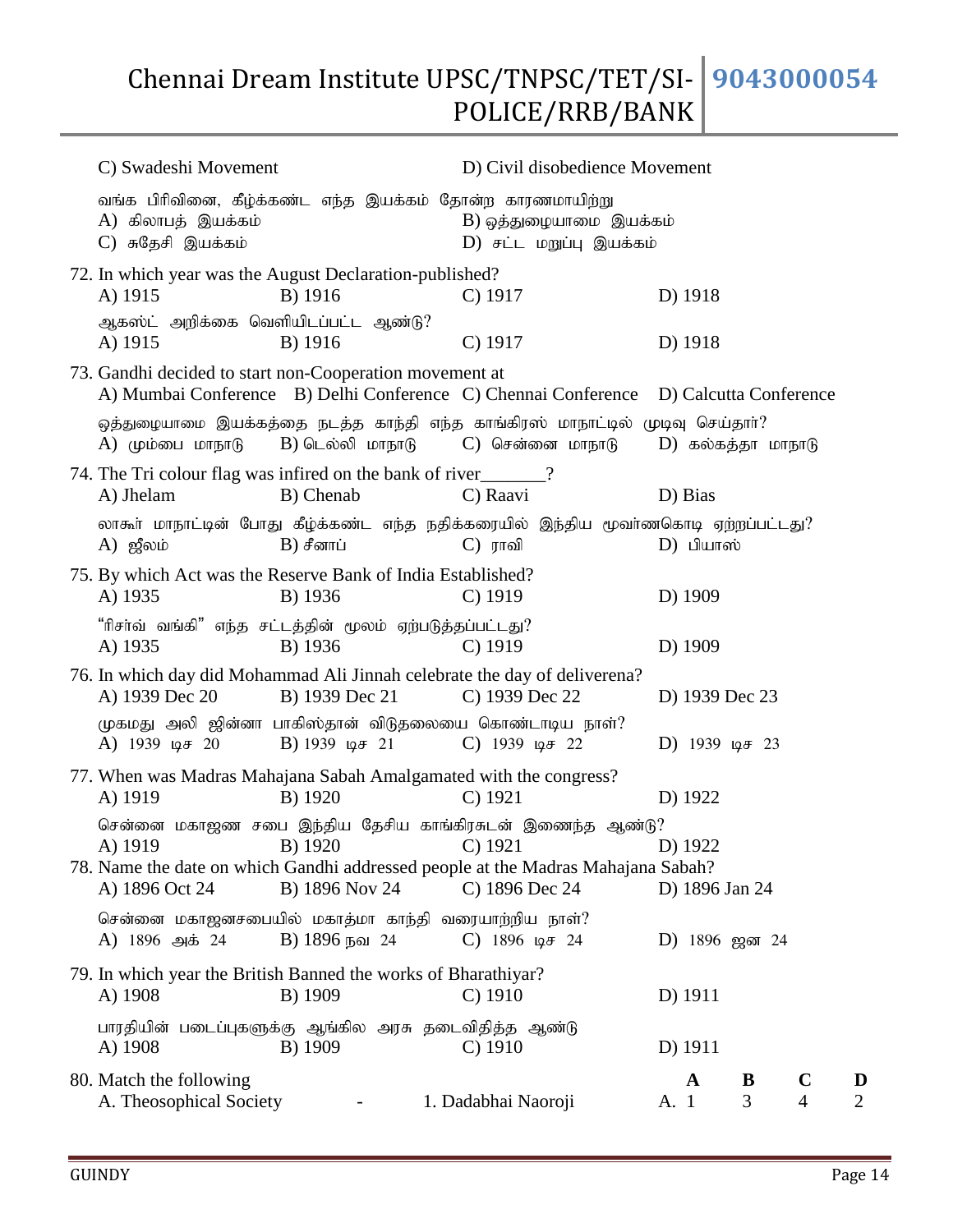| B. London Indian Society<br>C. Servants of Indian Society<br>D. Servants of People Society                                                                                                                                                                                                                                                                                            | $\omega_{\rm{max}}$ and $\omega_{\rm{max}}$<br>$\sim$ | - 2. LalaLajpat Rai<br>3. Annie Besant<br>4. Gopal Krishna Gokale                                                                                                           | <b>B.</b> 3<br>C. 3<br>D. 1                        | $\mathbf{1}$<br>$\mathbf{1}$<br>3           | $\overline{2}$<br>$\overline{4}$<br>$\overline{2}$                                | 4<br>$\overline{2}$<br>$\overline{4}$                             |
|---------------------------------------------------------------------------------------------------------------------------------------------------------------------------------------------------------------------------------------------------------------------------------------------------------------------------------------------------------------------------------------|-------------------------------------------------------|-----------------------------------------------------------------------------------------------------------------------------------------------------------------------------|----------------------------------------------------|---------------------------------------------|-----------------------------------------------------------------------------------|-------------------------------------------------------------------|
| பொருத்துக:<br>A. பிரம்ம ஞான சபை<br>B. லண்டன் இந்தியன் அமைப்பு -2. லாலா லஜபதிராய்<br>C. இந்திய சேவர்கள் அமைப்பு - 3. அன்னி பெசன்ட்                                                                                                                                                                                                                                                     |                                                       | - 1. தாதாபாய் நௌரோஜி                                                                                                                                                        | $\mathbf{A}$<br>A. 1<br><b>B.</b> 3<br>C. 3<br>D.1 | B<br>3<br>$\mathbf{1}$<br>$\mathbf{1}$<br>3 | $\mathbf C$<br>$\overline{4}$<br>$\mathbf{2}$<br>$\overline{4}$<br>$\overline{2}$ | D<br>$\sqrt{2}$<br>$\overline{4}$<br>$\sqrt{2}$<br>$\overline{4}$ |
| A) Adyar                                                                                                                                                                                                                                                                                                                                                                              | B) Ambur                                              | 81. In 1749 the Combined forces of the French defeated Anwaradeen at ____<br>C) Arcot                                                                                       | $\overline{\mathcal{L}}$<br>D) Hyderabad           |                                             |                                                                                   |                                                                   |
| $A)$ அடையாறு                                                                                                                                                                                                                                                                                                                                                                          | $B)$ ஆம்பூர்                                          | 1749ல் பிரெஞ்சு கூட்டுபடைகள் ______ என்னுமிடத்தில் அன்வாருதீனை தோற்கடித்தனர்<br>$\rm C)$ ஆற்காடு                                                                            | D) ஹைதராபாத்                                       |                                             |                                                                                   |                                                                   |
| 82. Find the item wrongly matched :<br>I. Vellore Sepoy Mutiny - 1806<br>II. The rise at Barrackpure $-1824$<br>III. The Sepoy Mutiny $-1856$<br>IV. The Declaration by Queen Victoria - 1854<br>$A)$ I, III<br>தவறான இணையை காண்க:<br>I. வேலூர் சிப்பாய் கலகம் $-1806$<br>$II.$ பேரக்பூர் எழுச்சி – $1824$<br>$III.$ சிப்பாய் கலகம் - 1856<br>$IV.$ விக்டோரியா $-1854$<br>$A)$ I, III | $B)$ II, III, IV<br>$B)$ II, III, IV                  | $C)$ II, III<br>$C)$ II, III                                                                                                                                                | D) III only<br>D) III மட்டும்                      |                                             |                                                                                   |                                                                   |
| 83. The Indian Universities Act came into being in _____?<br>A) 1898                                                                                                                                                                                                                                                                                                                  | B) 1902                                               | $C)$ 1904                                                                                                                                                                   | D) 1907                                            |                                             |                                                                                   |                                                                   |
| இந்திய பல்கலைக்கழகங்கள் சட்டம் கொண்டு வரப்பட்டது<br>A) 1898                                                                                                                                                                                                                                                                                                                           | B) 1902                                               | $C)$ 1904                                                                                                                                                                   | D) 1907                                            |                                             |                                                                                   |                                                                   |
| 84. In India the legislative councils were Introduced in<br>A) 1858                                                                                                                                                                                                                                                                                                                   | B) 1861                                               | $C)$ 1870                                                                                                                                                                   | D) 1893                                            |                                             |                                                                                   |                                                                   |
| A) 1858                                                                                                                                                                                                                                                                                                                                                                               | B) 1861                                               | இந்தியாவில் ______ ஆண்டு சட்ட மன்றங்கள் அறிமுகப்படுத்தப் பட்டது<br>$C)$ 1870                                                                                                | D) 1893                                            |                                             |                                                                                   |                                                                   |
| A) Hunter Education Committee 1882<br>C) Ralaigh Education Committee 1902                                                                                                                                                                                                                                                                                                             |                                                       | 85. The Education Committee that recommended the establishment of model School in every district<br>B) Woods Education Committee 1854<br>D) Harfak Education Committee 1929 |                                                    |                                             |                                                                                   |                                                                   |
| A) ஹண்டர் கல்விக்குழு 1882<br>$C$ ) ராலே கல்விக்குழு 1                                                                                                                                                                                                                                                                                                                                |                                                       | ஒவ்வொரு மாவட்டத்திலும் மாதிரிப் பள்ளிகள் நிறுவப்பட வேண்டுமென பரிந்துரைத்த கல்விக்குழு?<br>$B$ ) உட்ஸ் கல்விக்குழு 1854<br>$D)$ ஹார்பாக் கல்விக்குழு 1929                    |                                                    |                                             |                                                                                   |                                                                   |

86. "Take up the sword and Destroy the government because it is foreign and aggressive the words of so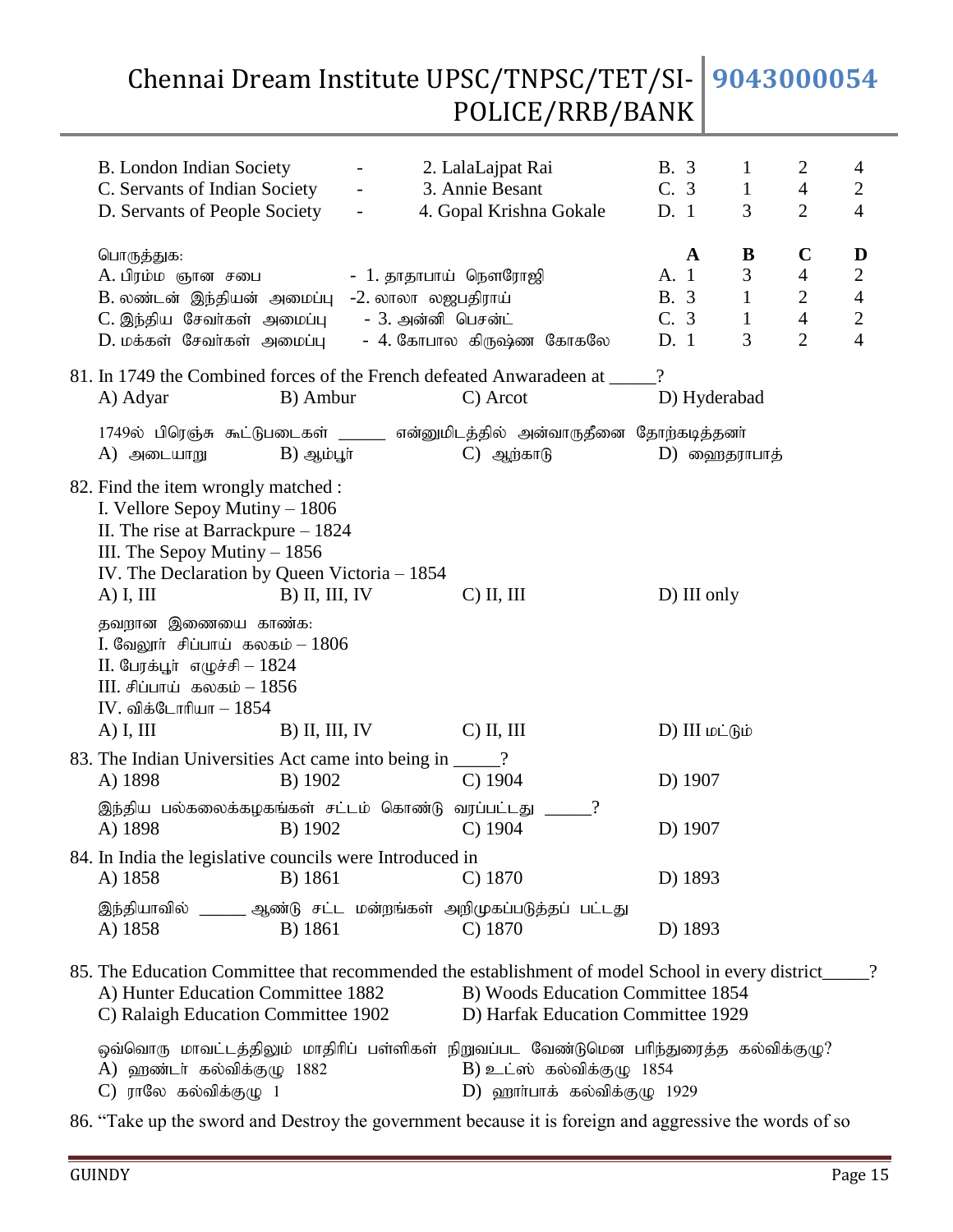| said".<br>A) Augustas Comte                                                                                                                                                                              |                                        | C) Mazzini                                                                                                                                                                                                                                                                                                            | D) Maxmuller                                                                                                                                                                                                                                                                                                                                                                                                                                                                                                                                                                                                                                                                                                                                                                                                                                                                                                                    |  |  |  |  |  |
|----------------------------------------------------------------------------------------------------------------------------------------------------------------------------------------------------------|----------------------------------------|-----------------------------------------------------------------------------------------------------------------------------------------------------------------------------------------------------------------------------------------------------------------------------------------------------------------------|---------------------------------------------------------------------------------------------------------------------------------------------------------------------------------------------------------------------------------------------------------------------------------------------------------------------------------------------------------------------------------------------------------------------------------------------------------------------------------------------------------------------------------------------------------------------------------------------------------------------------------------------------------------------------------------------------------------------------------------------------------------------------------------------------------------------------------------------------------------------------------------------------------------------------------|--|--|--|--|--|
| வெளிநாட்டவா்<br>$\equiv$ ?                                                                                                                                                                               |                                        |                                                                                                                                                                                                                                                                                                                       |                                                                                                                                                                                                                                                                                                                                                                                                                                                                                                                                                                                                                                                                                                                                                                                                                                                                                                                                 |  |  |  |  |  |
|                                                                                                                                                                                                          |                                        | C) மாசினி                                                                                                                                                                                                                                                                                                             | $D)$ மாக்ஸ்முல்லா்                                                                                                                                                                                                                                                                                                                                                                                                                                                                                                                                                                                                                                                                                                                                                                                                                                                                                                              |  |  |  |  |  |
| 1927 was?                                                                                                                                                                                                |                                        |                                                                                                                                                                                                                                                                                                                       |                                                                                                                                                                                                                                                                                                                                                                                                                                                                                                                                                                                                                                                                                                                                                                                                                                                                                                                                 |  |  |  |  |  |
| A) 8                                                                                                                                                                                                     | $B)$ 5                                 | $C$ ) 7                                                                                                                                                                                                                                                                                                               | $D)$ 10                                                                                                                                                                                                                                                                                                                                                                                                                                                                                                                                                                                                                                                                                                                                                                                                                                                                                                                         |  |  |  |  |  |
| எண்ணிக்கை                                                                                                                                                                                                |                                        |                                                                                                                                                                                                                                                                                                                       |                                                                                                                                                                                                                                                                                                                                                                                                                                                                                                                                                                                                                                                                                                                                                                                                                                                                                                                                 |  |  |  |  |  |
| A) 8                                                                                                                                                                                                     | $B)$ 5                                 | $C$ ) $7$                                                                                                                                                                                                                                                                                                             | $D)$ 10                                                                                                                                                                                                                                                                                                                                                                                                                                                                                                                                                                                                                                                                                                                                                                                                                                                                                                                         |  |  |  |  |  |
|                                                                                                                                                                                                          |                                        |                                                                                                                                                                                                                                                                                                                       |                                                                                                                                                                                                                                                                                                                                                                                                                                                                                                                                                                                                                                                                                                                                                                                                                                                                                                                                 |  |  |  |  |  |
| A) August offer 1940                                                                                                                                                                                     |                                        | B) Cripps Mission 1942<br>D) Wavel Plan 1946                                                                                                                                                                                                                                                                          |                                                                                                                                                                                                                                                                                                                                                                                                                                                                                                                                                                                                                                                                                                                                                                                                                                                                                                                                 |  |  |  |  |  |
|                                                                                                                                                                                                          |                                        | B) கிரிப்ஸ் குழு $1942$<br>D) வேவல் திட்டம் $1946$                                                                                                                                                                                                                                                                    |                                                                                                                                                                                                                                                                                                                                                                                                                                                                                                                                                                                                                                                                                                                                                                                                                                                                                                                                 |  |  |  |  |  |
|                                                                                                                                                                                                          |                                        |                                                                                                                                                                                                                                                                                                                       | $D)$ 563                                                                                                                                                                                                                                                                                                                                                                                                                                                                                                                                                                                                                                                                                                                                                                                                                                                                                                                        |  |  |  |  |  |
| A) $526$                                                                                                                                                                                                 | B) 535                                 | $C$ ) 565                                                                                                                                                                                                                                                                                                             | D) 563                                                                                                                                                                                                                                                                                                                                                                                                                                                                                                                                                                                                                                                                                                                                                                                                                                                                                                                          |  |  |  |  |  |
| A) Pintari War                                                                                                                                                                                           |                                        | C) Gurkha War                                                                                                                                                                                                                                                                                                         | D) Burmese War                                                                                                                                                                                                                                                                                                                                                                                                                                                                                                                                                                                                                                                                                                                                                                                                                                                                                                                  |  |  |  |  |  |
| A) பிண்டாரி போர்                                                                                                                                                                                         |                                        |                                                                                                                                                                                                                                                                                                                       | D) பாமிய போர்                                                                                                                                                                                                                                                                                                                                                                                                                                                                                                                                                                                                                                                                                                                                                                                                                                                                                                                   |  |  |  |  |  |
| 91. Find out wrongly matched :<br>I. Individual Sathyagraha - 1941<br>II. Annexation of Junagadh - 1949<br>III. The Annexation of the portugese colonies Goa, Diu, Daman with India 1962<br>$D$ ) I only |                                        |                                                                                                                                                                                                                                                                                                                       |                                                                                                                                                                                                                                                                                                                                                                                                                                                                                                                                                                                                                                                                                                                                                                                                                                                                                                                                 |  |  |  |  |  |
| $A)$ I & III<br>92. Match the following<br>A. Bengali<br>B. Kesari                                                                                                                                       | $B)$ II, III,<br>$-1878$<br>- English  | $C$ ) $H$ $\omega$ $\dot{\theta}$ $\dot{\theta}$                                                                                                                                                                                                                                                                      | $D)$ $I$ $\omega$ $\dot{L}$ $\dot{B}$ $\dot{\omega}$                                                                                                                                                                                                                                                                                                                                                                                                                                                                                                                                                                                                                                                                                                                                                                                                                                                                            |  |  |  |  |  |
|                                                                                                                                                                                                          | A) $526$<br>$A)$ I & III<br>D. Maratha | B) Spencer<br>A) அகஸ்டஸ் காம்டே B) ஸ்பென்சர்<br>C) Cabinet Mission 1946<br>A) ஆகஸ்ட் நன்கொடை 1940<br>C) அமைச்சரவை தூதுக்குழு 1946<br>B) 535<br>B) Rohilla War<br>$B)$ II, III,<br>தவறான இணையை காண்க:<br>I. தனிநபர் சத்யா கிரகம் – 1941<br>$II.$ ஜீனாகத் இணைப்பு $-1949$<br>C. Vernacular Press Association<br>$-1881$ | "வாளை எடுத்து அரசை வீழ்த்து, ஏனெனில் அது அத்துமீறிய அன்னிய அரசு" என்று முழுங்கிய<br>87. The number of the members in the Sir Johan Simon Commission appointed by the British in the year<br>1927 சரி ஜான் சைன் தலைமையில் ஆங்கில அரசால் நியமிக்கப்பட்ட குழுவிலிருந்து உறுப்பினர்களின்<br>88. Recommend Joint Rule and Interim government?<br>கூட்டாட்சி அரசு முறையையும், இடைக்கால அரசு ஒன்றை அமைத்திடவும் பரிந்துரைத்தது ______?<br>89. When India became Independence there were almost native ________ states in India.<br>$C$ ) 565<br>இந்தியா சுதந்திரம் அடைந்தபோது நாட்டில் _______ சுதேச அரசுகள் இருந்தன<br>90. Which among the following wars was the cause for Hastings to become "Marquis"?<br>ஹேஸ்டிங்ஸ் பிரபுக்கு "மாா்குயிஸ்" பட்டம் கிடைக்க காரணமான போா் எது?<br>B) ரோகில்லா போர்     C)  கூர்க்கா  போர்<br>$C)$ II only<br>III. போர்த்துகீசிய காலணியான கோவா, டையூ, டாமண் இணைப்பு $-1962$<br>- Surendranath Banerji |  |  |  |  |  |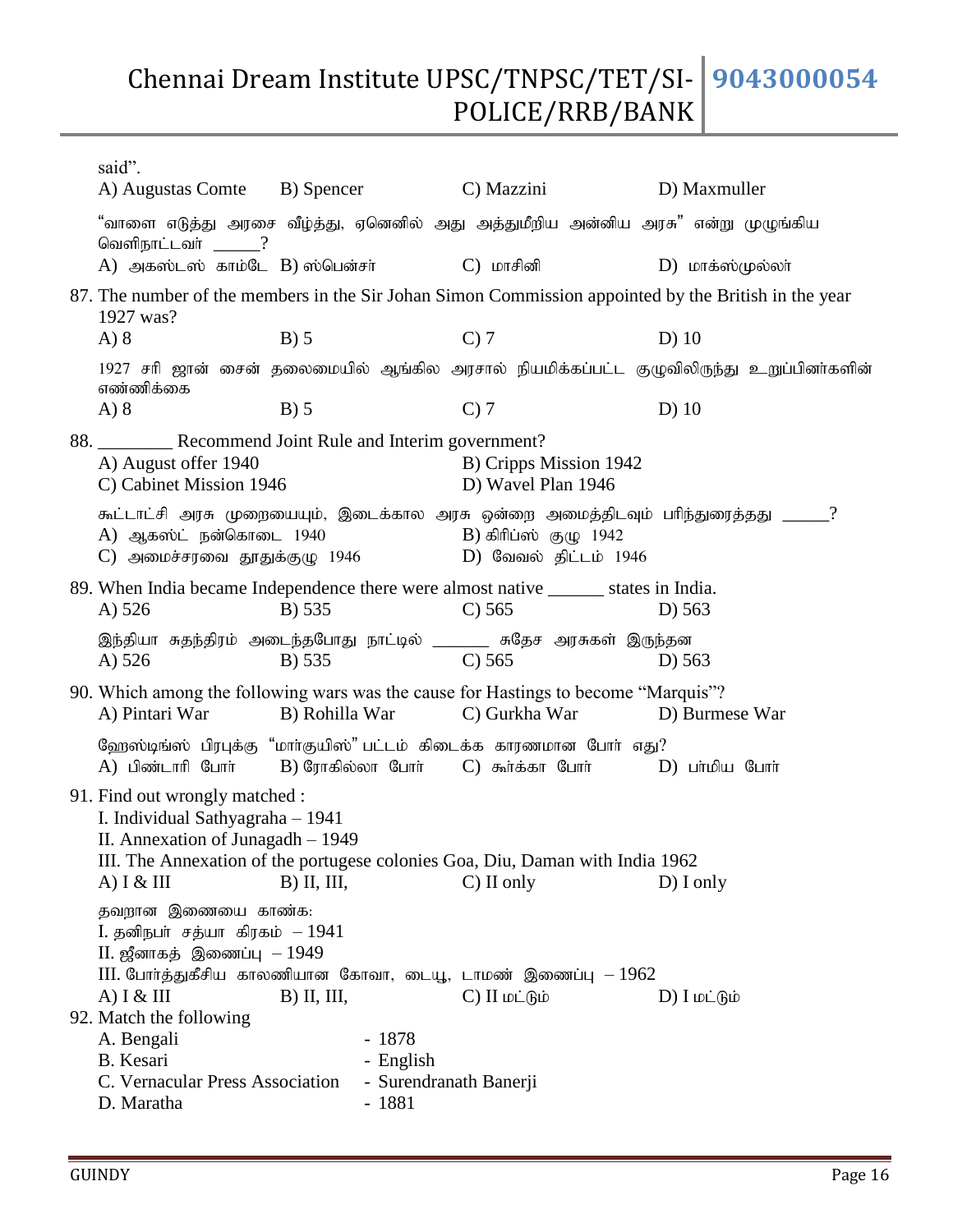| А.<br><b>B.</b><br>C.<br>D.                                                                                                                                                                                               | A<br>3<br>$\overline{2}$<br>3<br>$\overline{4}$ | B<br>$\overline{4}$<br>$\overline{4}$<br>$\overline{4}$<br>$\overline{2}$ | $\mathcal{C}$<br>$\mathbf{1}$<br>$\mathbf{1}$<br>$\mathbf{1}$<br>3 | D<br>$\overline{2}$<br>$\mathfrak{Z}$<br>$\overline{2}$<br>$\mathbf{1}$                         |                                                                                        |  |                                                                                                          |  |                                                                                                          |
|---------------------------------------------------------------------------------------------------------------------------------------------------------------------------------------------------------------------------|-------------------------------------------------|---------------------------------------------------------------------------|--------------------------------------------------------------------|-------------------------------------------------------------------------------------------------|----------------------------------------------------------------------------------------|--|----------------------------------------------------------------------------------------------------------|--|----------------------------------------------------------------------------------------------------------|
| பொருத்துக:<br><b>A.</b> பெங்காலி<br>$B.$ С $B$ $\sigma$ $n$ $\theta$<br>D. மராத்தா                                                                                                                                        |                                                 |                                                                           |                                                                    |                                                                                                 | $-1878$<br>- ஆங்கிலம்<br>C. தாய்மொழி பத்திரிக்கை சங்கம் - சுரேந்திர பானர்ஜி<br>$-1881$ |  |                                                                                                          |  |                                                                                                          |
|                                                                                                                                                                                                                           | A                                               | B                                                                         | $\mathbf C$                                                        | D                                                                                               |                                                                                        |  |                                                                                                          |  |                                                                                                          |
| A.                                                                                                                                                                                                                        | 3                                               | $\overline{4}$                                                            | $\mathbf{1}$                                                       | $\overline{c}$                                                                                  |                                                                                        |  |                                                                                                          |  |                                                                                                          |
| <b>B.</b>                                                                                                                                                                                                                 | $\overline{2}$                                  | $\overline{4}$                                                            | $\mathbf{1}$                                                       | $\mathfrak{Z}$                                                                                  |                                                                                        |  |                                                                                                          |  |                                                                                                          |
| C.<br>D.                                                                                                                                                                                                                  | 3<br>$\overline{4}$                             | $\overline{4}$<br>$\overline{2}$                                          | $\mathbf{1}$<br>3                                                  | $\overline{2}$<br>$\overline{1}$                                                                |                                                                                        |  |                                                                                                          |  |                                                                                                          |
| Congress)                                                                                                                                                                                                                 |                                                 |                                                                           |                                                                    |                                                                                                 |                                                                                        |  |                                                                                                          |  | 93. Who among the following moved the first resolution in the first session of the INC? (Indian National |
| A) S.N. Banerji                                                                                                                                                                                                           |                                                 |                                                                           |                                                                    |                                                                                                 |                                                                                        |  | B) Lakshminarasu Chetty C) W.C. Banerji                                                                  |  | D) G. Subramaniya Iyyer                                                                                  |
| $A)$ $S.N.$ பானா்ஜி                                                                                                                                                                                                       |                                                 |                                                                           |                                                                    |                                                                                                 |                                                                                        |  | INC-ன் முதல் மாநாட்டில் முதல் தீர்மானத்தை கொண்டு வந்தவர்?<br>$B$ ) இலட்சுமிநரசு செட்டி $C$ ) W.C. பானாஜி |  | D) G. சுப்ரமணிய ஐயா்                                                                                     |
| 1. Lahore conspiracy case<br>3. Chittagong armoury riot<br>4. Assassination of saunders<br>$A)$ II, I, III, IV                                                                                                            |                                                 |                                                                           |                                                                    | 94. Arrange in Chronological order<br>2. Assembly Bomb Throwing Incident<br>$B)$ IV, II, III, I |                                                                                        |  | $C$ IV, III, II, I                                                                                       |  | $D)$ I, II, III, IV                                                                                      |
| கால வரிசைப்படுத்துக:<br>1. லாகூர் சதி வழக்கு<br>2. சட்டமன்றத்தில் வெடிக்குண்டு நிகழ்வு<br>3. சிட்டகாங் கிளர்ச்சி<br>4. சாண்டர்ஸ்<br>A) II, I, III, IV<br>$B)$ IV, II, III, I<br>$C$ IV, III, II, I<br>$D)$ I, II, III, IV |                                                 |                                                                           |                                                                    |                                                                                                 |                                                                                        |  |                                                                                                          |  |                                                                                                          |
|                                                                                                                                                                                                                           |                                                 |                                                                           |                                                                    | 95. 1) Krishna - III defeated cholas at Takkolam.                                               | 2) Kailasanatha Temple at Ellora built by Krishna - II                                 |  |                                                                                                          |  |                                                                                                          |
|                                                                                                                                                                                                                           |                                                 |                                                                           |                                                                    |                                                                                                 | 3) Amoghavarsha wrote Kaviraja maraga in Telugu.                                       |  |                                                                                                          |  |                                                                                                          |
|                                                                                                                                                                                                                           |                                                 |                                                                           |                                                                    | 4) Jinasena wrote Parsavaudaya.                                                                 |                                                                                        |  |                                                                                                          |  |                                                                                                          |
|                                                                                                                                                                                                                           |                                                 |                                                                           |                                                                    | Which statements are Incorrect?                                                                 |                                                                                        |  |                                                                                                          |  |                                                                                                          |
|                                                                                                                                                                                                                           | a) $2$ and $3$                                  |                                                                           |                                                                    | b) 1 and 4                                                                                      |                                                                                        |  | c) $2$ and $4$                                                                                           |  | $d) 1$ and 3                                                                                             |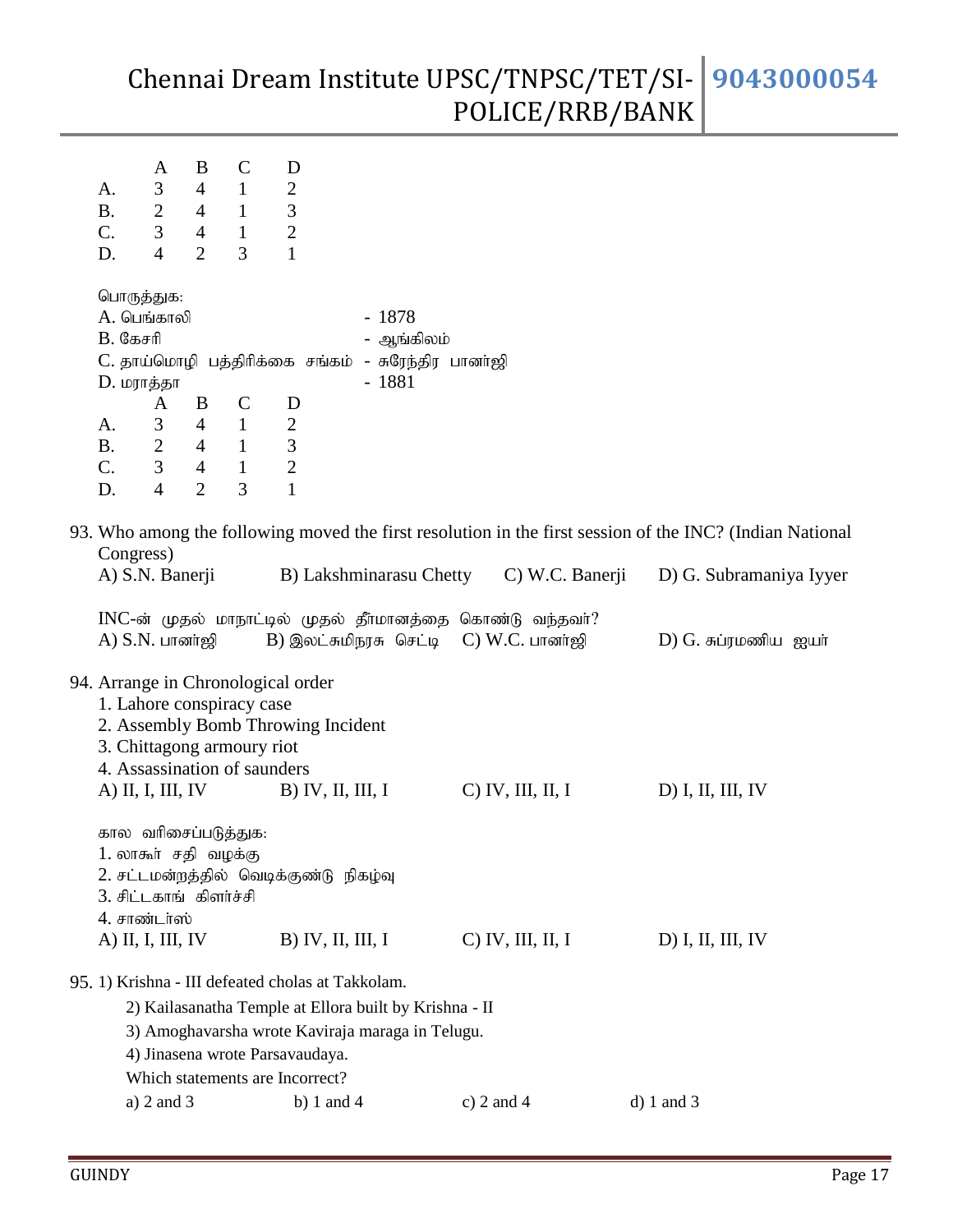|                               | 1) மூன்றாம் கிருஷ்ணர் தக்கோலப்போரில் சோழர்களை தோற்கடித்தார்.                          |  |  |
|-------------------------------|---------------------------------------------------------------------------------------|--|--|
| 2)                            | எல்லோராவில் உள்ள கைலாசநாதா் கோயிலை இரண்டாம் கிருஷ்ணா் கட்டினாா்.                      |  |  |
| 3)                            | அமோகவா்ஷா் கவிராஜமாா்கம் என்ற தெலுங்கு நூலை எழுதினாா்.                                |  |  |
|                               | 4) ஜீனசேனா் ''பா்சவ உதயம்'' நூலினை எழுதினாா்.                                         |  |  |
| எந்த வாக்கியங்கள் தவறானவை?    |                                                                                       |  |  |
|                               | a) $2 \log_p \omega$ b) $1 \log_p \omega$ c) $2 \log_p \omega$ d) $1 \log_p \omega$ 3 |  |  |
|                               |                                                                                       |  |  |
|                               |                                                                                       |  |  |
|                               | 96. 1) Dhana was appointed as a Chief Medical Officer in a hospital at Baghdad.       |  |  |
|                               | 2) Manaka, Cured a serious disease of caliph walid.                                   |  |  |
|                               | 3) Arabic works mentioned about Bhala, Manaka, Sindbad.                               |  |  |
| Which statements are correct? |                                                                                       |  |  |
|                               | a) 1, 2, 3 b) 1, 2 c) 1, 3 d) 2, 3                                                    |  |  |
|                               |                                                                                       |  |  |
|                               | 1) பாக்தாத் நகரின் மருத்துவமனையின் தலைமை மருத்துவராக தாணா என்பவா் நியமிக்கப்பட்டாா்.  |  |  |
|                               | 2) கலீபா வாலீதின் ஆபத்தான நோயினை மானகா என்பவர் குணப்படுத்தினார்.                      |  |  |
|                               | 3) அரேபிய நூல்கள் பஹலா, மானகா, சிந்துபாத் ஆகியோரைப் பற்றி குறிப்பிடுகிறது.            |  |  |
| எந்த வாக்கியங்கள் சரியானவை?   |                                                                                       |  |  |
|                               | a) 1, 2, 3 b) 1, 2 c) 1, 3 d) 2, 3                                                    |  |  |
|                               |                                                                                       |  |  |
|                               |                                                                                       |  |  |

#### 97. Match the following:

|                                              |                   |                |                                                 | A) Simhavishnu - 1) "A Great Wrestler"   |  |  |  |  |  |
|----------------------------------------------|-------------------|----------------|-------------------------------------------------|------------------------------------------|--|--|--|--|--|
|                                              |                   |                | B) Mahendra Varman - I - 2) "Lion of the Earth" |                                          |  |  |  |  |  |
| C) Narasimhavarman - I - 3) "Chitrakarapuli" |                   |                |                                                 |                                          |  |  |  |  |  |
|                                              |                   |                |                                                 | D) Narasimhavarman - II - 4) "Rajasimha" |  |  |  |  |  |
|                                              | A                 | B              | C                                               | D                                        |  |  |  |  |  |
| a)                                           | $\overline{2}$    | 3              | 1                                               | 4                                        |  |  |  |  |  |
| b)                                           | $\overline{2}$    | 3              | $\overline{4}$                                  | 1                                        |  |  |  |  |  |
| $\mathbf{c})$                                | $4 \qquad 3$      |                | $\overline{2}$                                  | $\mathbf{1}$                             |  |  |  |  |  |
| d)                                           | 2                 | $\overline{4}$ | 3                                               | $\mathbf{1}$                             |  |  |  |  |  |
|                                              |                   |                |                                                 |                                          |  |  |  |  |  |
|                                              | <u>பொருக்துக:</u> |                |                                                 |                                          |  |  |  |  |  |
|                                              | A) சிம்ம விஷ்ணு   |                |                                                 | - 1) ''மற்போரில் சிறந்தவன்''             |  |  |  |  |  |
|                                              |                   |                | B) முதலாம் மகேந்திரவா்மன்                       | - 2) "உலகின் சிங்கம்"                    |  |  |  |  |  |
|                                              |                   |                | C) முதலாம்  நரசிம்மவா்மன்                       | - 3) ''சித்திரகாரப் புலி''               |  |  |  |  |  |
|                                              |                   |                | D) இரண்டாம்  நரசிம்மவர்மன்                      | - 4) "ராஜசிம்மன்"                        |  |  |  |  |  |
|                                              | A                 | B              | C                                               | D                                        |  |  |  |  |  |
| a)                                           | $\overline{2}$    | 3              | 1                                               | 4                                        |  |  |  |  |  |
| b)                                           | $\overline{2}$    | 3              | 4                                               | 1                                        |  |  |  |  |  |
| $\mathbf{c})$                                | 4                 | 3              | $\overline{2}$                                  | 1                                        |  |  |  |  |  |
| d)                                           | 2                 | $\overline{4}$ | 3                                               | 1                                        |  |  |  |  |  |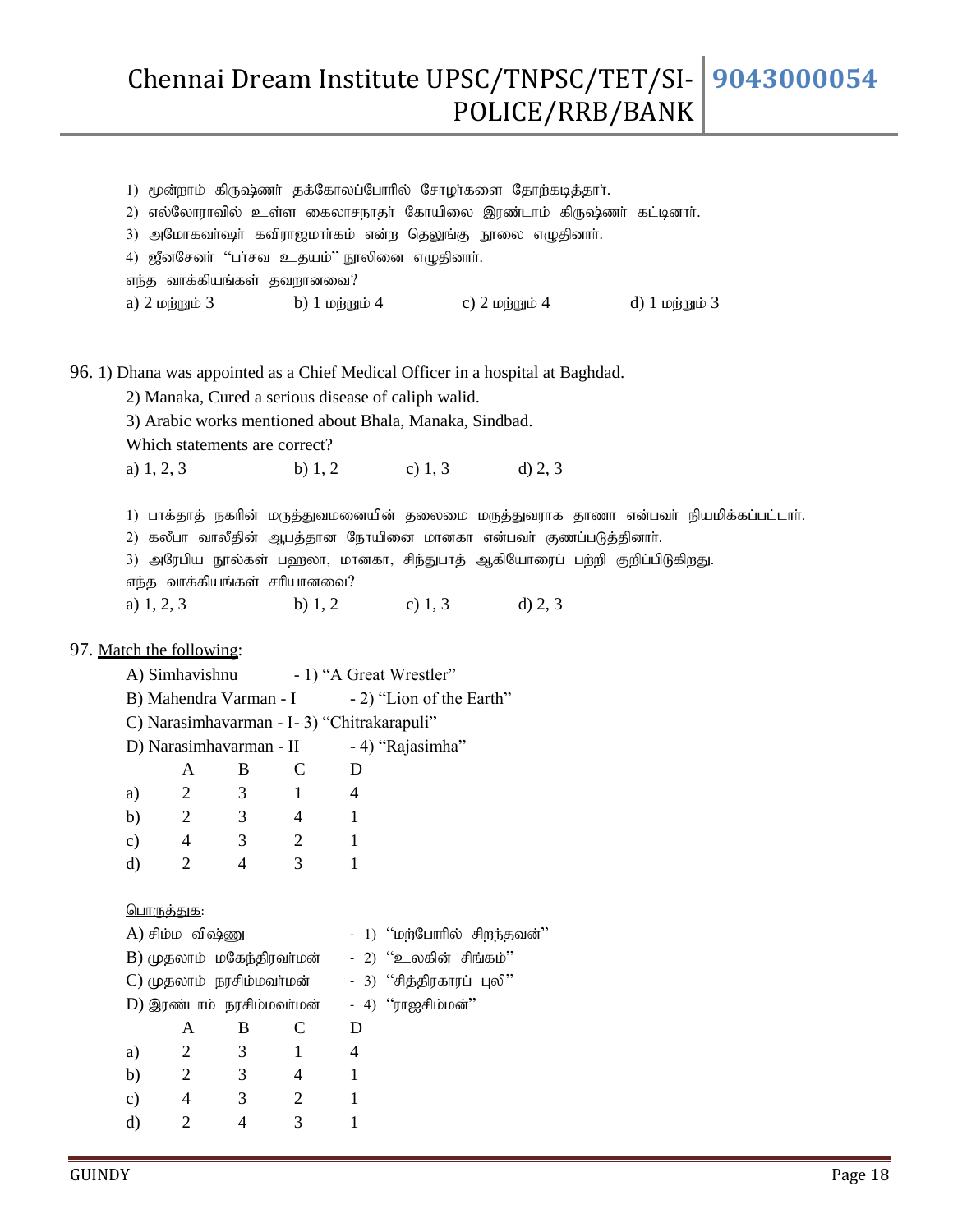98. Which pandya king defeated kalabharas? a) Vikrama Pandya b) Jatavarman Kulasekara - I c) Kadungon d) Maravarman Sundara Pandya எந்த பாண்டிய மன்னன் களப்பிரா்களை தோற்கடித்தான்? a) விக்கிரம் பாண்டியன் b) முதலாம் ஜாதவா்மன் குலசேகரன் c) fLq;Nfhd; d) khwth;kd; Re;ju ghz;bad; 99. Arrange the following Rashtrakuta kings in Chronological order: 1) Krishna - I 2) Krishna - III 3) Amoghavarsha - I 4) Karka - II 5) Dhurva a) 5, 3, 1, 4, 2 b) 1, 5, 3, 4, 2 c) 5, 3, 1, 2, 4 d) 1, 5, 3, 2, 4 பின்வரும ராஷ்டிரகூட அரசா்களை கால வாிசையில் முறைப்படுத்து: 1) முதலாம் கிருஷ்ணன் 2) மூன்றாம் கிருஷ்ணன் 3) முதலாம் அமோகவா்ஷா் 4) கர்கா - II 61 - 11 - 5) துருவன் a) 5, 3, 1, 4, 2 b) 1, 5, 3, 4, 2 c) 5, 3, 1, 2, 4 d) 1, 5, 3, 2, 4 100. 1) Pratiharas belonged to the Gurjara Race. 2) Mihirabhoja was the founder of pratiharas Which one is correct? a) 1 only b) 2 only c) 1 and 2 d) neither 1 nor 2 1) பிரதிகாரா்கள் குா்ஜாரா இனத்தை சோ்ந்தவா்கள் 2) பிரதிகாரா்கள் வம்சத்தை நிறுவியவா் மிஹிரபோஜா எந்த ஒன்று சரியானது? a) 1 மட்டும் b) 2 மட்டும் c) 1 மற்றும் 2 d) இரண்டும் இல்லை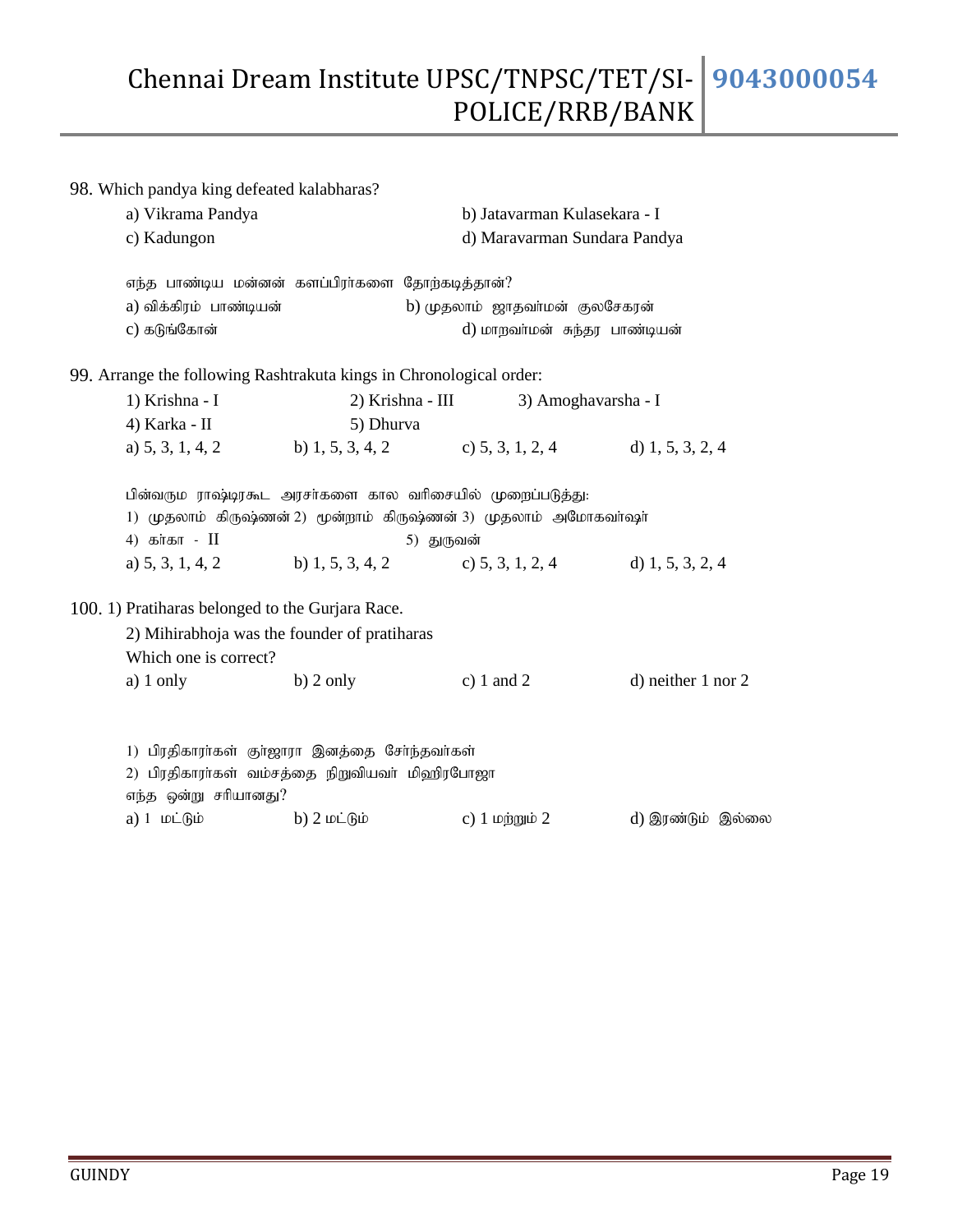#### **History full test**

#### **Answer Keys**

| 1              | $\overline{2}$ | 3           | 4           | 5            | 6           | 7            | 8            | 9           | 10          |
|----------------|----------------|-------------|-------------|--------------|-------------|--------------|--------------|-------------|-------------|
| $\mathbf C$    | D              | $\mathbf C$ | $\mathbf C$ | B            | $\mathbf C$ | D            | B            | A           | $\mathbf C$ |
| 11             | 12             | 13          | 14          | 15           | 16          | 17           | 18           | 19          | 20          |
| $\mathbf C$    | B              | A           | B           | B            | B           | $\mathbf C$  | $\mathbf C$  | A           | D           |
| 21             | 22             | 23          | 24          | 25           | 26          | 27           | 28           | 29          | 30          |
| B              | $\mathbf C$    | $\mathbf C$ | $\mathbf C$ | $\bf{B}$     | $\mathbf C$ | $\mathbf C$  | $\mathbf{A}$ | D           | $\bf{B}$    |
| 31             | 32             | 33          | 34          | 35           | 36          | 37           | 38           | 39          | 40          |
| B              | D              | $\mathbf C$ | B           | $\bf{B}$     | $\bf{B}$    | B            | B            | $\mathbf C$ | A           |
| 41             | 42             | 43          | 44          | 45           | 46          | 47           | 48           | 49          | 50          |
| $\mathbf C$    | $\bf{B}$       | $\bf{B}$    | D           | $\mathbf C$  | $\mathbf C$ | $\mathbf C$  | $\mathbf A$  | B           | $\mathbf C$ |
| 51             | 52             | 53          | 54          | 55           | 56          | 57           | 58           | 59          | 60          |
| B              | $\bf{B}$       | D           | A           | $\bf{B}$     | A           | D            | D            | B           | $\bf{B}$    |
| 61             | 62             | 63          | 64          | 65           | 66          | 67           | 68           | 69          | 70          |
| $\mathbf C$    | D              | $\mathbf C$ | $\mathbf C$ | $\bf{B}$     | $\mathbf C$ | B            | $\mathbf C$  | B           | $\bf{B}$    |
| 71             | 72             | 73          | 74          | 75           | 76          | 77           | 78           | 79          | 80          |
| $\overline{C}$ | $\mathbf C$    | D           | $\mathbf C$ | $\mathbf A$  | $\mathbf C$ | $\bf{B}$     | $\mathbf A$  | $\bf{B}$    | $\mathbf C$ |
| 81             | 82             | 83          | 84          | 85           | 86          | 87           | 88           | 89          | 90          |
| $\bf{B}$       | $\mathbf{D}$   | $\mathbf C$ | $\bf{B}$    | $\mathbf A$  | $\mathbf C$ | $\mathbf C$  | $\mathbf C$  | $\mathbf C$ | $\mathbf C$ |
| 91             | 92             | 93          | 94          | 95           | 96          | 97           | 98           | 99          | 100         |
| $\, {\bf B}$   | $\mathbf A$    | D           | $\bf{B}$    | $\mathbf{A}$ | $\mathbf C$ | $\mathbf{A}$ | $\mathbf C$  | $\mathbf D$ | $\mathbf A$ |